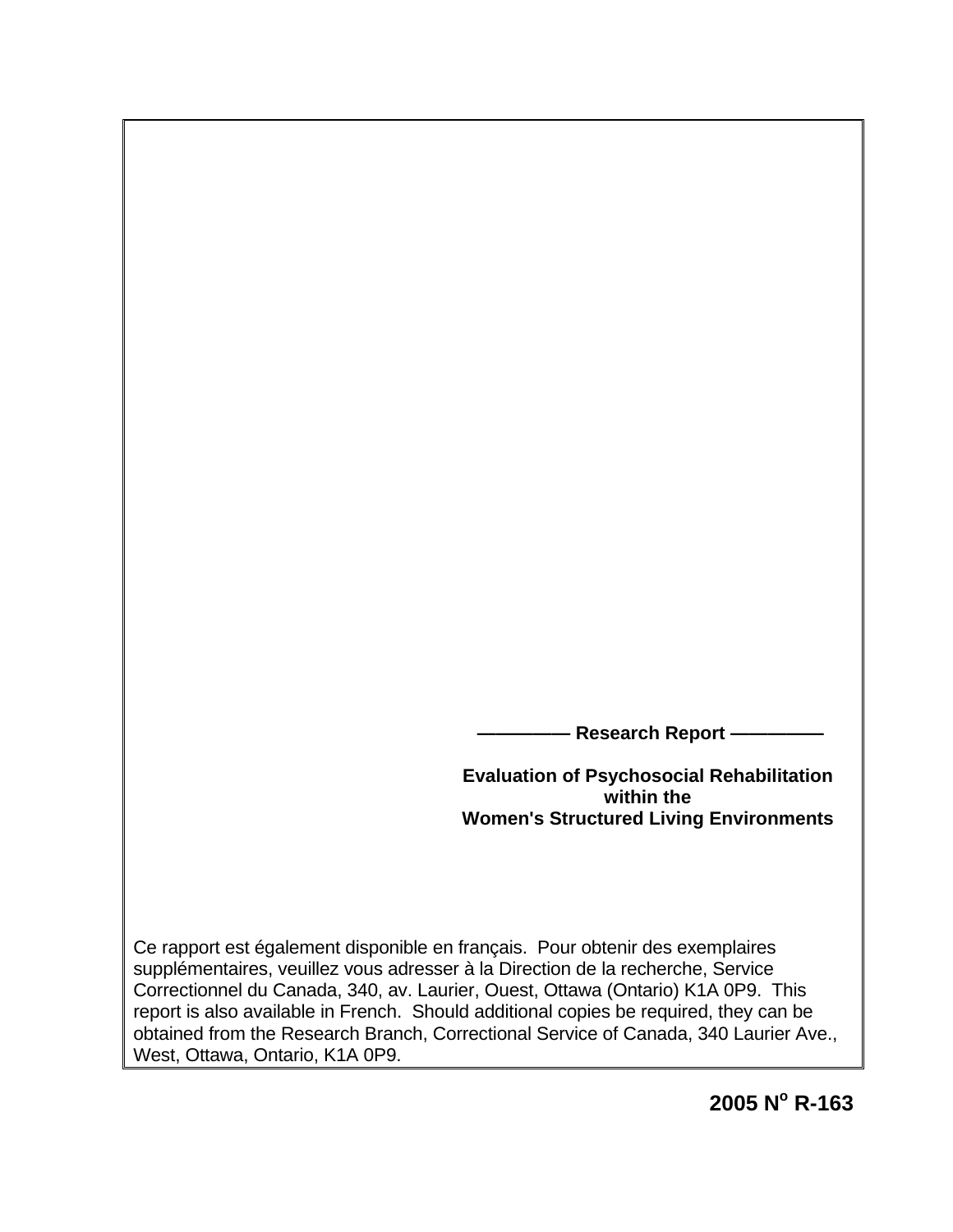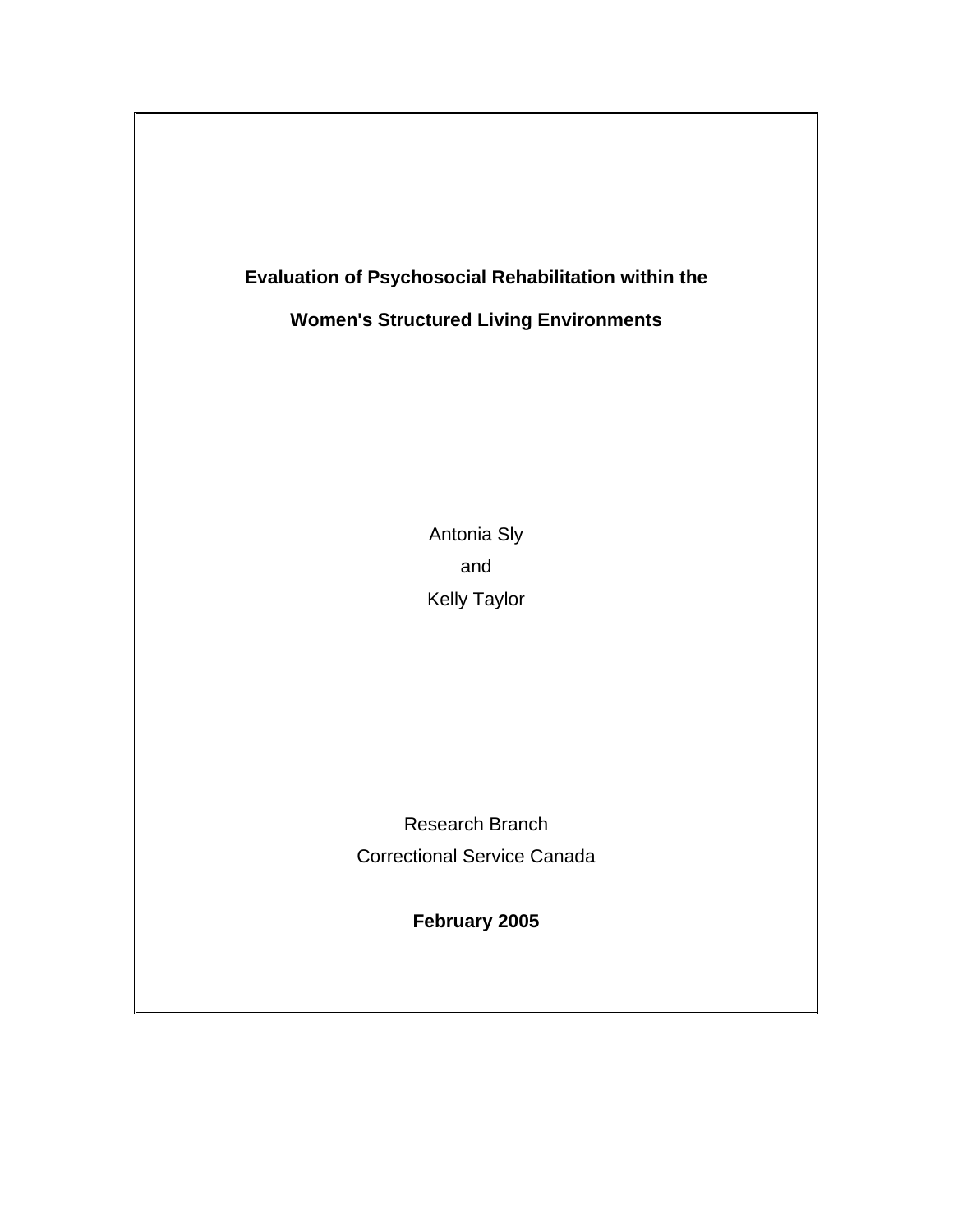### **EXECUTIVE SUMMARY**

<span id="page-2-0"></span>This report presents the results of an evaluation of Psychosocial Rehabilitation (PSR) implemented in the Structured Living Environments (SLE) at four regional women's facilities across Canada: Nova Institution for Women, Joliette Institution for Women, Grand Valley Institution for Women, and Edmonton Institution for Women. PSR is an approach that was developed to meet the needs of individuals dealing with severe psychiatric disabilities and cognitive impairments. The goal of PSR is to contribute to an improved quality of life while assisting individuals to assume responsibility and function as actively and independently as possible.

Forty staff and three women from facilities across Canada took part in semistructured interviews and 18 staff surveys were completed. Primarily qualitative research techniques were employed in this evaluation and a thematic content analysis formed the basis for which the following results emerged. Overall, both staff and women identified the core objective of PSR as teaching basic life skills and all of the participants who were interviewed confirmed that they feel they are making progress towards accomplishing their personal goals. Importantly, however, only 50% of staff feel that the program goals are being met.

Staff expressed interest in taking part in refresher courses in order to maintain and enhance the training previously received. Assessing readiness and determining what to do with a client who is not yet "ready" emerged as significant areas of concern for the staff. When asked about the training manual, staff commented that the language is complicated, French translations are inadequate, and that overall, the manual is not user-friendly. Similar criticisms were voiced about the program materials (i.e., technology sheets and the assessment scales).

Women stated that they enjoy the living environment in the SLE and describe the staff as supportive and communicative. On the other hand, staff expressed concerns that women's volition regarding moving into the SLE is coerced and that there is not sufficient follow-up once the women have completed the program and moved out of the SLE. Overall, staff expressed mixed feelings about the effectiveness of PSR. Those who are most directly involved with PSR have a more positive outlook, however the majority of respondents stated that PSR has the potential of greatly assisting the women to improve their lives, but many do not seem overly confident that it will actually succeed.

Five recommendations for potential program improvement are put forth. First, the complexity of the language in which the training manual and technology sheets are written is at a higher level of difficulty than may be appropriate. They should therefore be modified accordingly. Second, given the low number of women who are deemed "ready" for PSR and thus the low number of staff who are involved in the program, it is recommended that formal booster-training sessions be available to staff. Third, the current assessment scales should be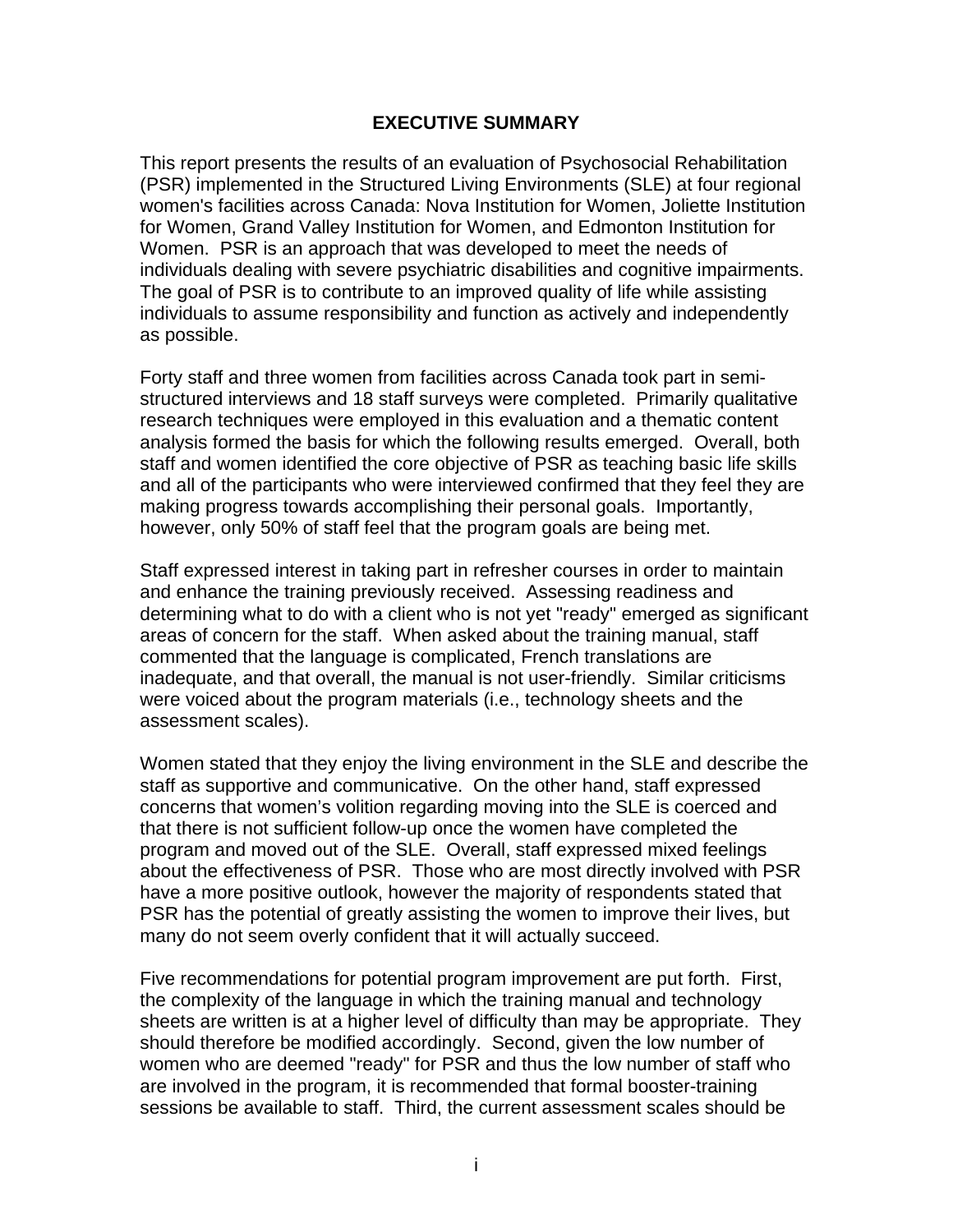re-examined and all staff involved with the program should become familiar with the various scales. Fourth, the technology sheets should be re-examined to determine if any can be combined or omitted. Fifth, a protocol should be established that will allow each of the regional facilities to maintain consistent lines of communication with one another and with National Headquarters regarding unsuccessful experiences and best practices with this programming.

In addition to the qualitative data analysis, a quantitative summary of the assessment battery implemented as an on-going program component is provided.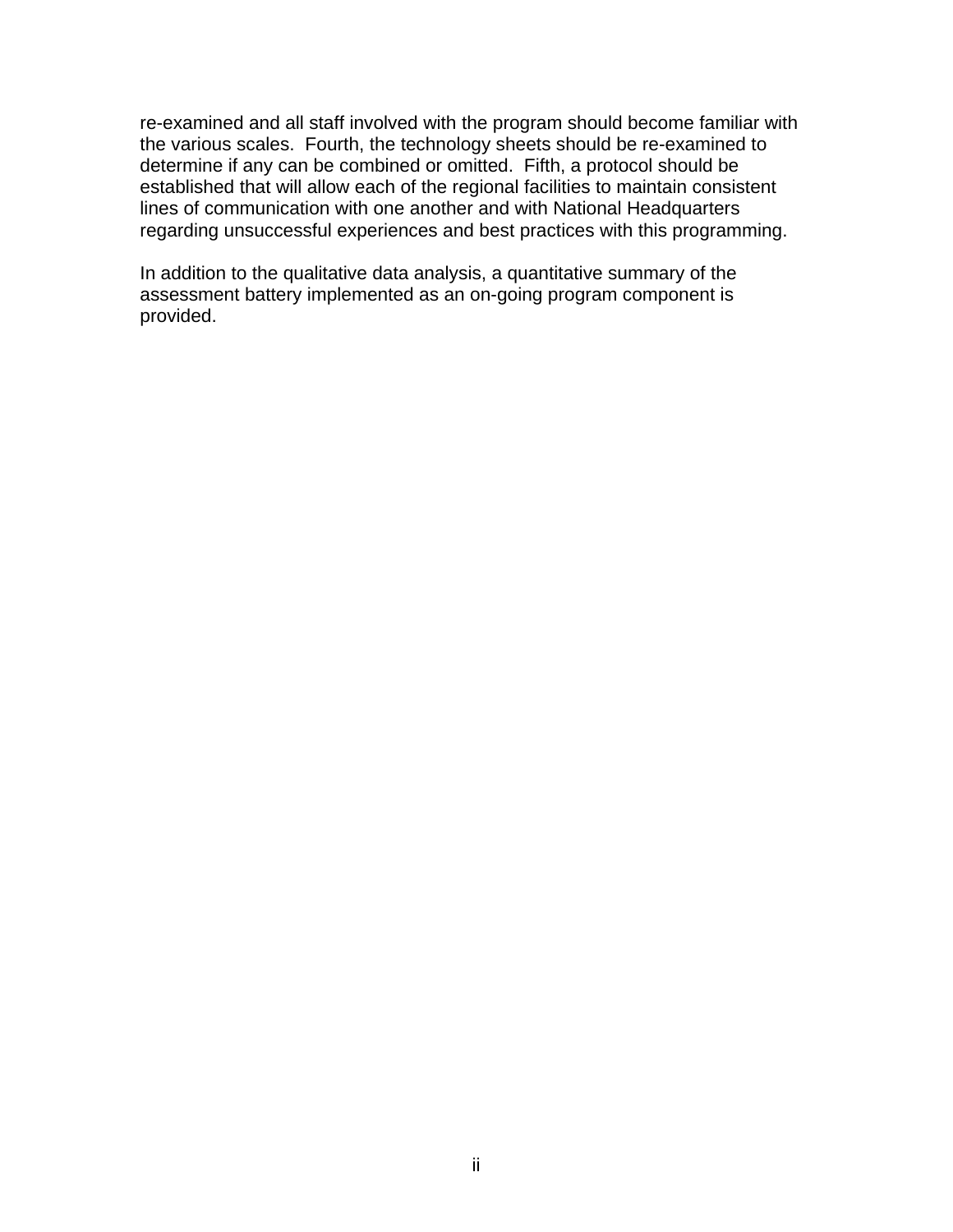## **ACKNOWLEDGMENTS**

<span id="page-4-0"></span>Thank you to Jillian Flight, Amey Bell, and Nathalie Gingras who assisted with the data collection. Thanks also to Nathalie Gingras, Jillian Flight, and Paul Verbrugge who assisted with the transcription of the interviews. Kelley Blanchette reviewed drafts of this paper for comment and revision. These contributions are noted and appreciated by the authors.

A special note to the staff and women from across the country who agreed to participate in interviews and surveys, thereby allowing for the successful completion of this project. We look forward to hearing from you again soon.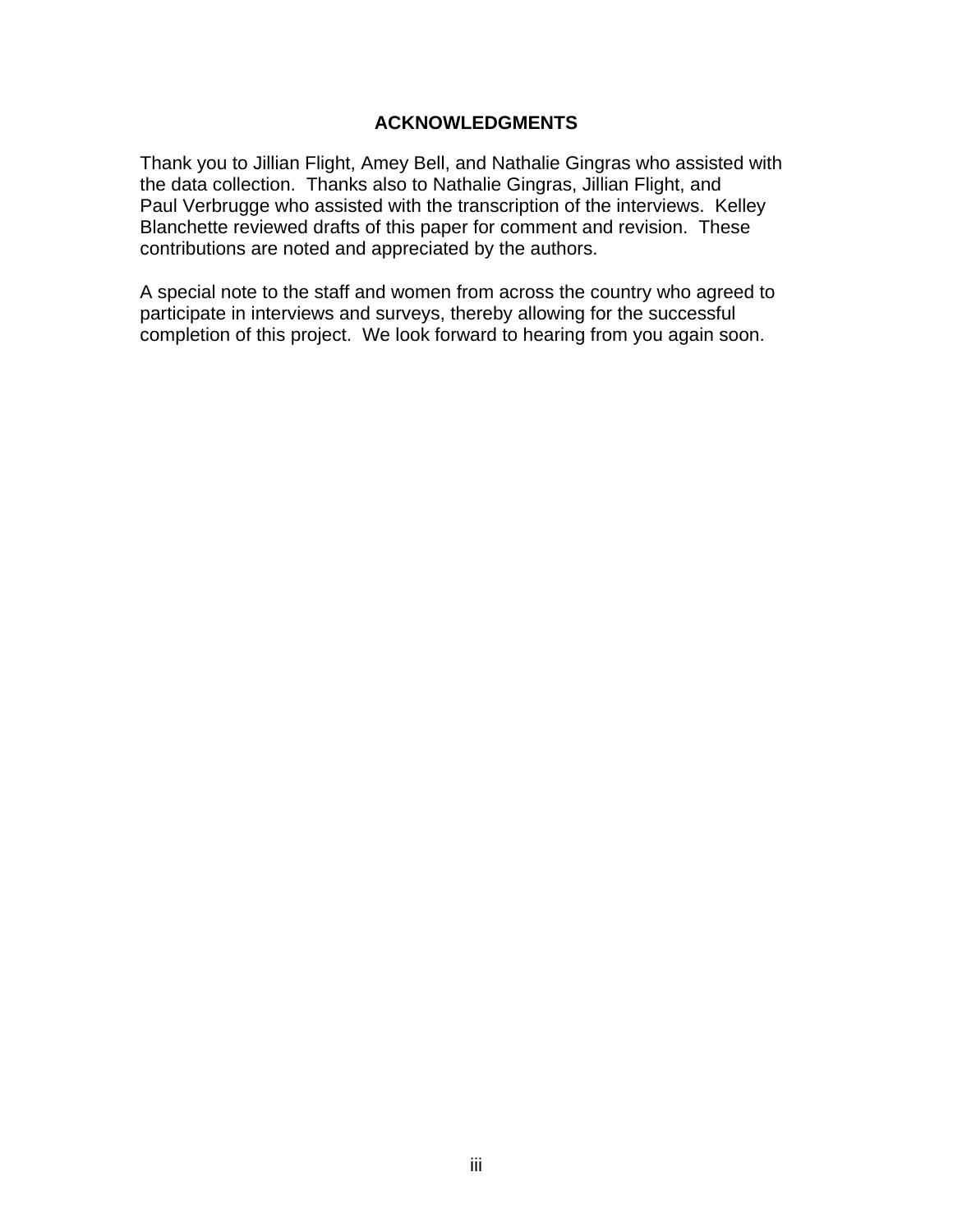# **TABLE OF CONTENTS**

<span id="page-5-0"></span>

| ISSUES AND QUESTIONS: PSYCHOSOCIAL REHABILITATION  14                          |  |
|--------------------------------------------------------------------------------|--|
| Staff training, skills training sessions, assessment battery and software: Are |  |
|                                                                                |  |
| RESULTS FROM THE QUANTITATIVE ASSESSMENT BATTERY21                             |  |
|                                                                                |  |
| Quality of Life Scale and Rosenberg's Self-Esteem Scale 24                     |  |
| Daily Behavioural Checklists and Baseline Information Form 25                  |  |
|                                                                                |  |
|                                                                                |  |
|                                                                                |  |
|                                                                                |  |
|                                                                                |  |
|                                                                                |  |
|                                                                                |  |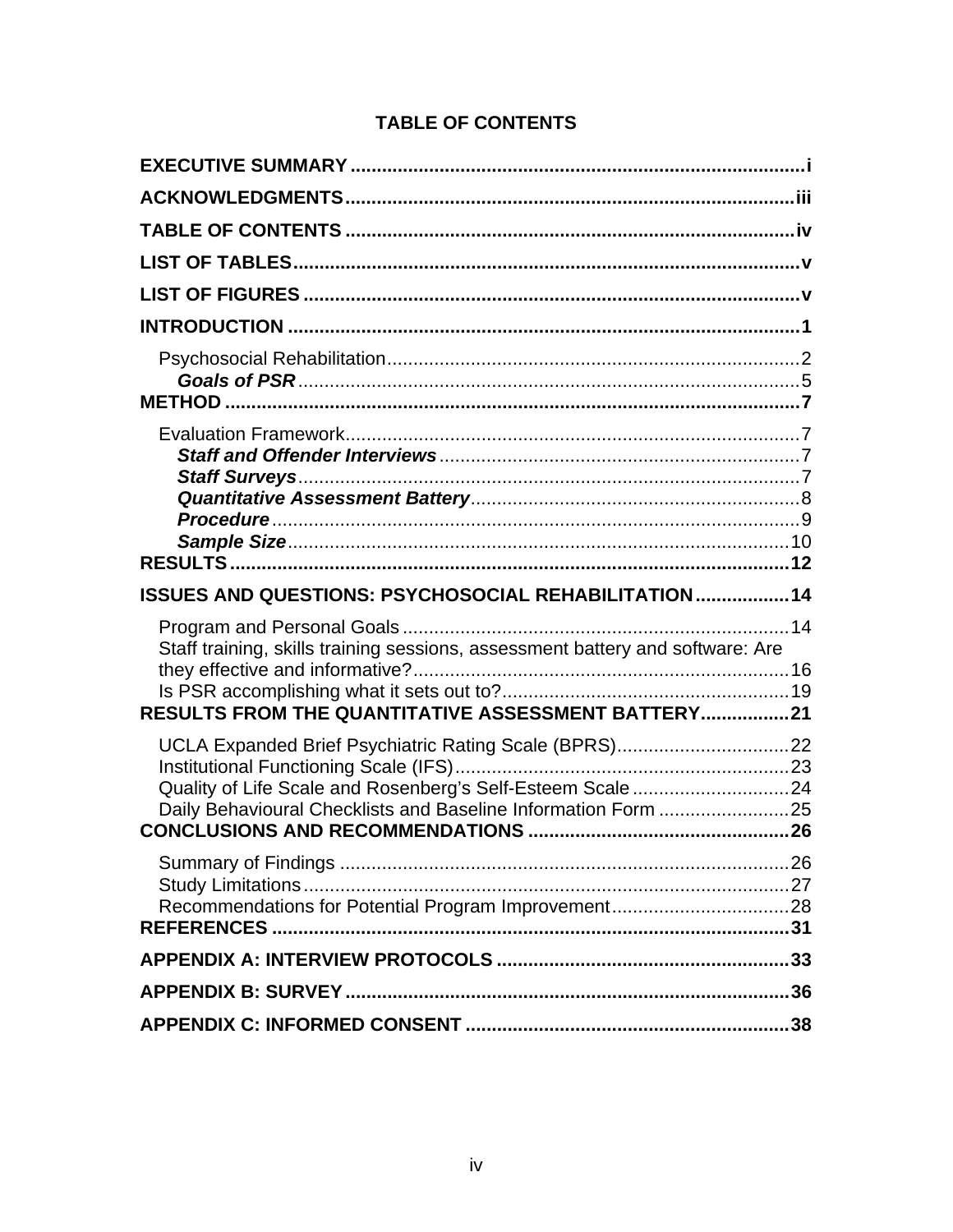# **LIST OF TABLES**

<span id="page-6-0"></span>

| Table 3: UCLA Expanded Brief Psychiatric Rating Scale Subscales23 |  |
|-------------------------------------------------------------------|--|
|                                                                   |  |

# **LIST OF FIGURES**

| Figure 1: Psychosocial Rehabilitation (PSR) General Overview4 |
|---------------------------------------------------------------|
|                                                               |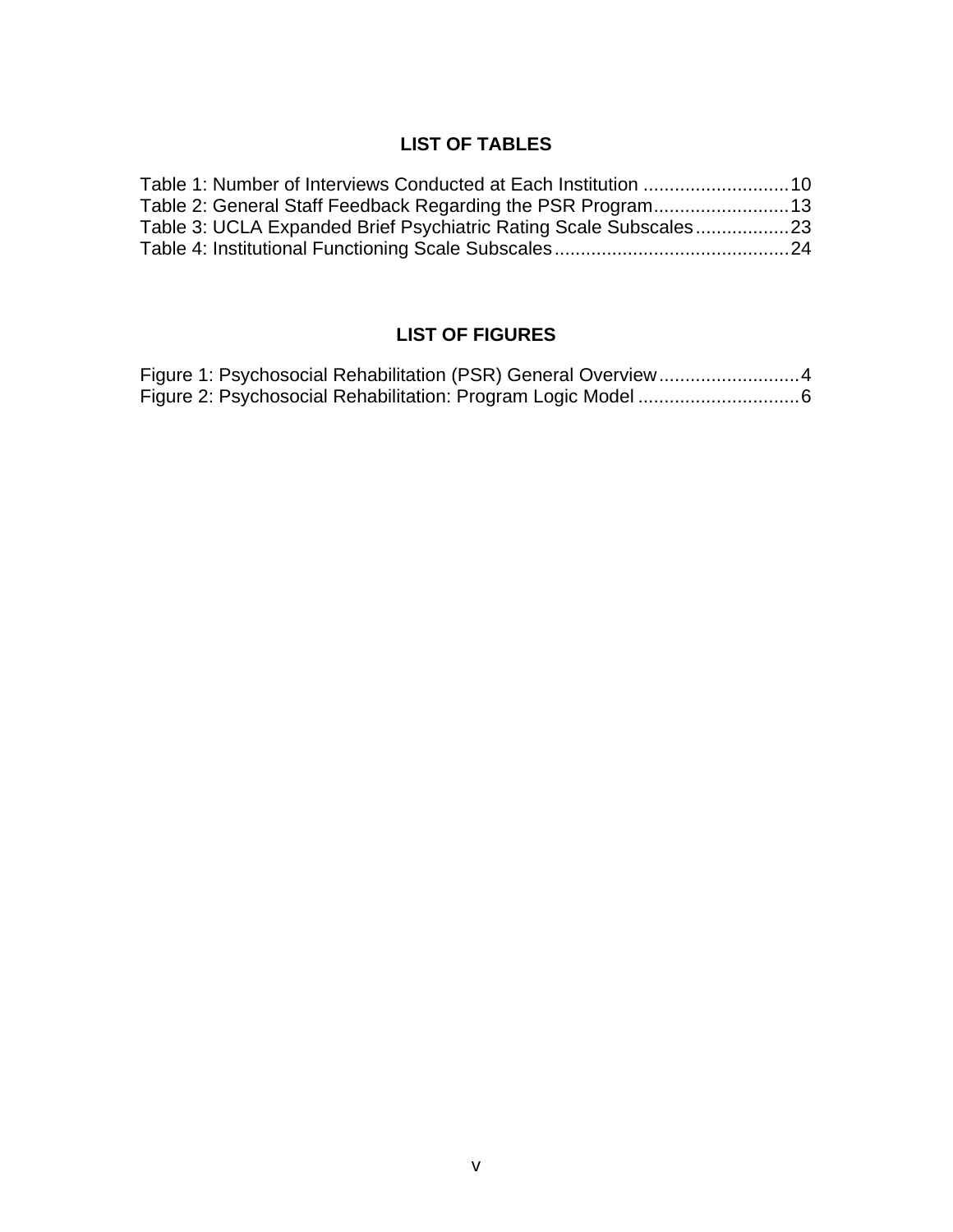#### **INTRODUCTION**

<span id="page-7-0"></span>In support of contributing to the successful reintegration of offenders and enriching the health and wellness of staff and inmates, the following document provides an assessment of the Psychosocial Rehabilitation Program (PSR), currently being offered within the Structured Living Environments (SLE) in four regional women's facilities across Canada: Nova Institution for Women, Joliette Institution for Women, Grand Valley Institution for Women and Edmonton Institution for Women<sup>[1](#page-7-1)</sup>.

In 1989, a Task Force on Federally Sentenced Women was established to address longstanding concerns with the inequitable treatment of women offenders, which resulted in the April 1990 Report entitled *Creating Choices*  (Task Force on Federally Sentenced Women, 1990)*.* In response to recommendations outlined in this document, between 1995 and 1997, five new federal women's facilities began operations. Following the opening of the four regional facilities and Healing Lodge, a number of incidents made it necessary for women classified as maximum security to be temporarily transferred to co-located units within men's institutions<sup>[2](#page-7-2)</sup>.

In 1999, then Solicitor General Lawrence MacAulay announced the Intensive Intervention Strategy (IIS) for Women Offenders. The implementation of the Strategy called for the closure of the co-located units in men's institutions and the return of the women to the regional facilities. The Strategy addresses the needs and risk factors of two specific populations: women classified as 'maximum' security and those classified as 'minimum' or 'medium' security that experience severe mental health difficulties. In response to the IIS, Structured Living Environments were built to address the needs of women experiencing mental health difficulties and were subsequently opened in the four regional facilities in 2001<sup>[3](#page-7-3)</sup>. In addition,

 $\overline{a}$ 

<span id="page-7-1"></span><sup>&</sup>lt;sup>1</sup> Fraser Valley Institution for Women also delivers PSR but was not included within this evaluation because the program was not running at the time of data collection.

<span id="page-7-2"></span>Co-located units are isolated units for women established within men's institutions. Prior to implementation of the IIS, women classified as maximum-security were living within such colocated units.

<span id="page-7-3"></span><sup>&</sup>lt;sup>3</sup> Fraser Valley Institution for Women opened in 2004.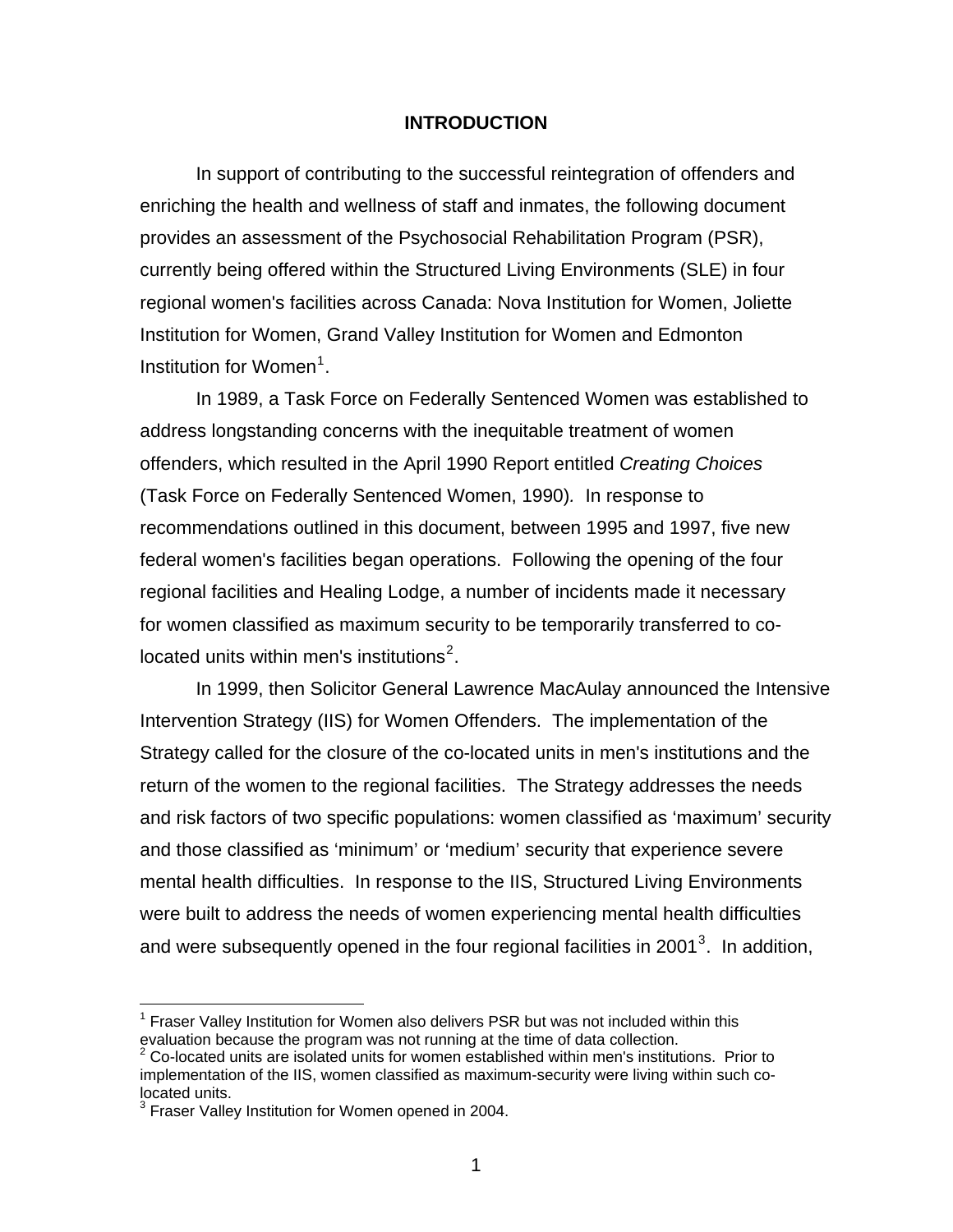<span id="page-8-0"></span>2003 brought the opening of the Secure Units and a treatment strategy for women classified as 'maximum' security.

Warner (1998) introduced two new initiatives in relation to realizing the vision that was originally defined in *Creating Choices*. Psychosocial Rehabilitation (PSR) and Dialectical Behavior Therapy (DBT) $<sup>4</sup>$  $<sup>4</sup>$  $<sup>4</sup>$  were proposed as treatment approaches</sup> that would address the needs of women dealing with significant mental health issues. PSR focuses on basic skill deficits and cognitive challenges and DBT was designed to address emotional distress needs and severe behavioural difficulties. These initiatives were a major step toward *implementing choices* (Warner, 1998) as the Structured Living Environments opened at the four regional women's facilities across Canada. The following report focuses on the implementation and preliminary evaluation of Psychosocial Rehabilitation.

### **Psychosocial Rehabilitation**

PSR is an approach that was developed to meet the needs of individuals dealing with severe psychiatric disabilities. The goal of PSR is to contribute to an improved quality of life while assisting individuals to assume responsibility and function as actively and independently as possible. Emphasis is placed on client empowerment and client choice. As part of the Intensive Intervention Strategy, PSR is delivered within the Structured Living Environments in each of the regional facilities across Canada.

Five principles lay the foundation for the development of a programming strategy for federally sentenced women (Task Force on Federally Sentenced Women, 1990). PSR is designed to embody each of these principles: *empowerment* as it raises self-esteem through accomplishments resulting directly from personal efforts; *responsible choices* as women make decisions regarding their progression through the program and are made accountable for their actions; *respect and dignity* as participants learn to respect the efforts and successes of others in the program and staff surrounding them 24 hours a day; *supportive environment* as women live amicably with one another in the house

<span id="page-8-1"></span> 4 For a more detailed description of DBT please refer to McDonagh, Taylor & Blanchette, 2002.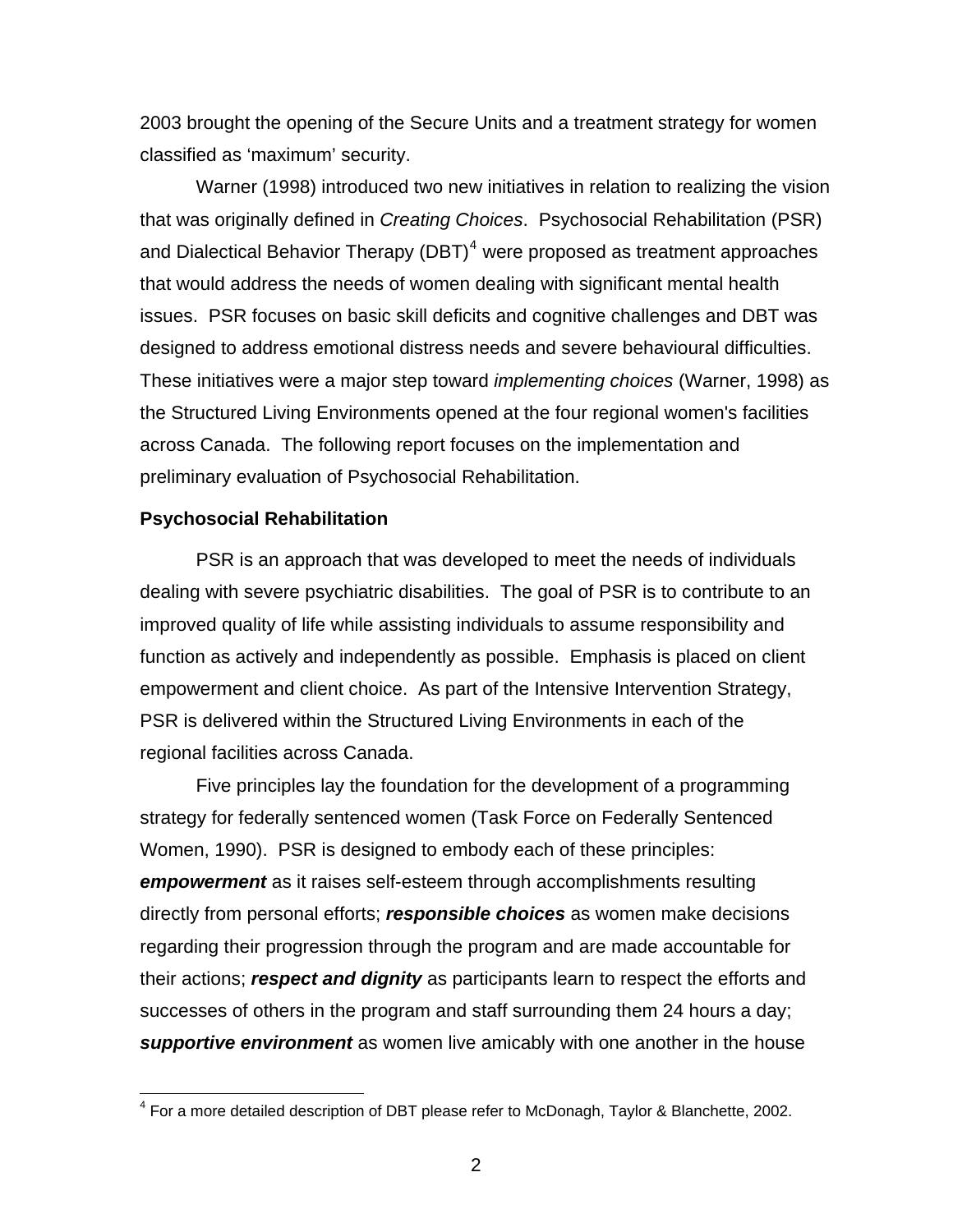while adhering to rules and receiving 24 hour support from staff; and *shared responsibility* as a result of learning to take responsibility and act as independently as possible.

Psychosocial Rehabilitation encompasses four phases in all (See Figure 1), assessing readiness, diagnosis, planning, and intervention. Assessing rehabilitation readiness is one of the first steps in which staff, together with each woman, assess need, validate a commitment to change, estimate level of awareness, and judge readiness. After readiness has been assessed, a rehabilitation diagnosis is made in which staff and each woman generate an agreement about the environment (living, learning, working, and social) in which the woman intends to function in the future. During the planning stage, the woman's values and additional helpful behaviours are identified and she defines her ideal environments and selects an Overall Rehabilitation Goal (ORG). In addition, functional assessments are undertaken to determine a woman's critical skills: physical, emotional, and intellectual, and begin to describe and evaluate her skill use and functioning. The intervention can take one of two forms: Programming Skill Use or Direct Skills Teaching. The former is used when the woman has knowledge of a skill but needs some support around its use, the latter involves systematic teaching and is used when there is an actual skill deficit. During this process the staff use Technology Sheets in order to assist the women with her progression through the program. There are 14 work sheets in total, providing assistance in 5 different areas: assessing readiness (5 sheets), setting a rehabilitation goal (3 sheets), functional assessment (3 sheets), rehabilitation planning (one sheet) and intervention (2 sheets). The sheets also act as a useful tool in collecting quantifiable data that can be measured for evaluation purposes.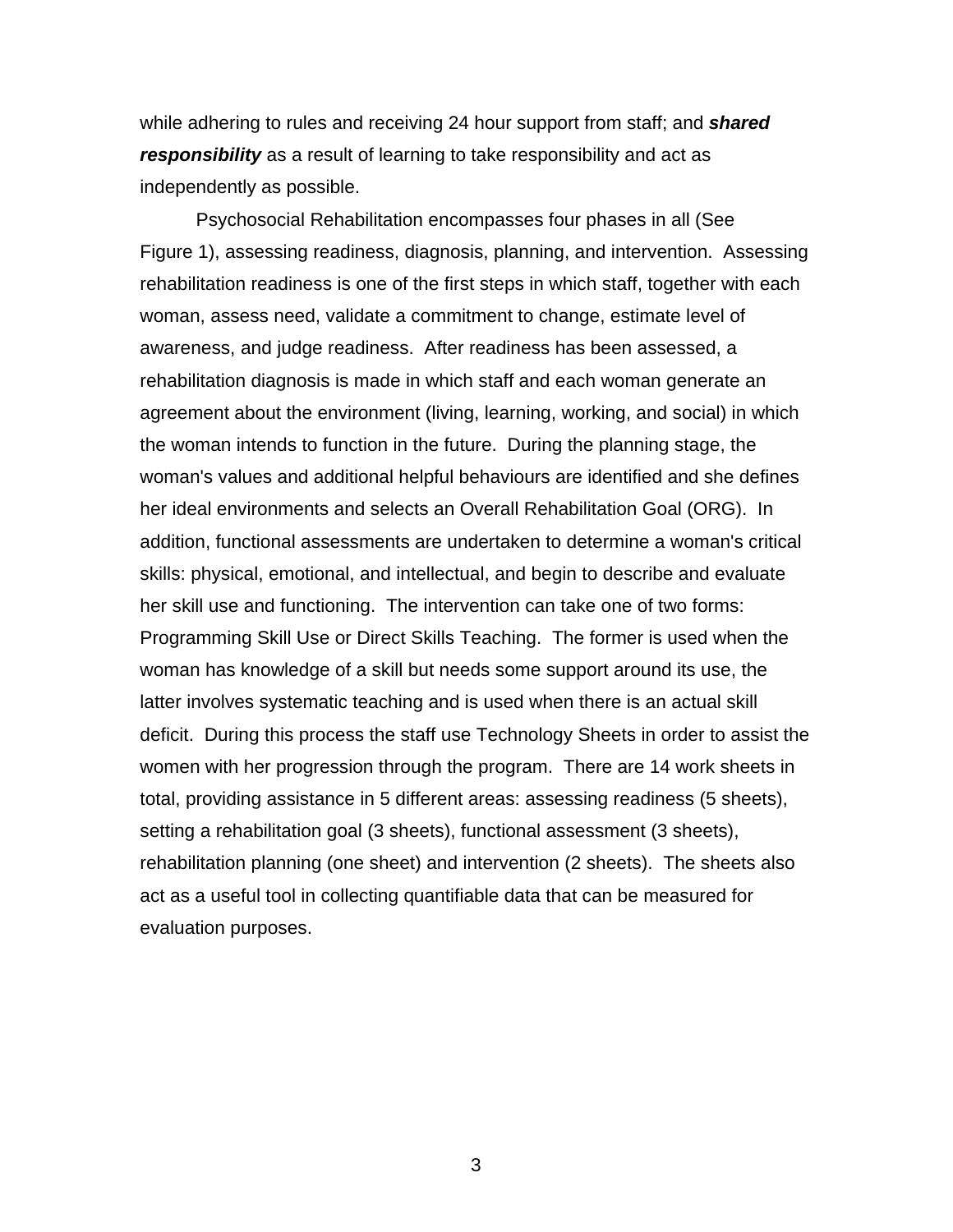<span id="page-10-0"></span>

### **Figure 1: Psychosocial Rehabilitation (PSR) General Overview**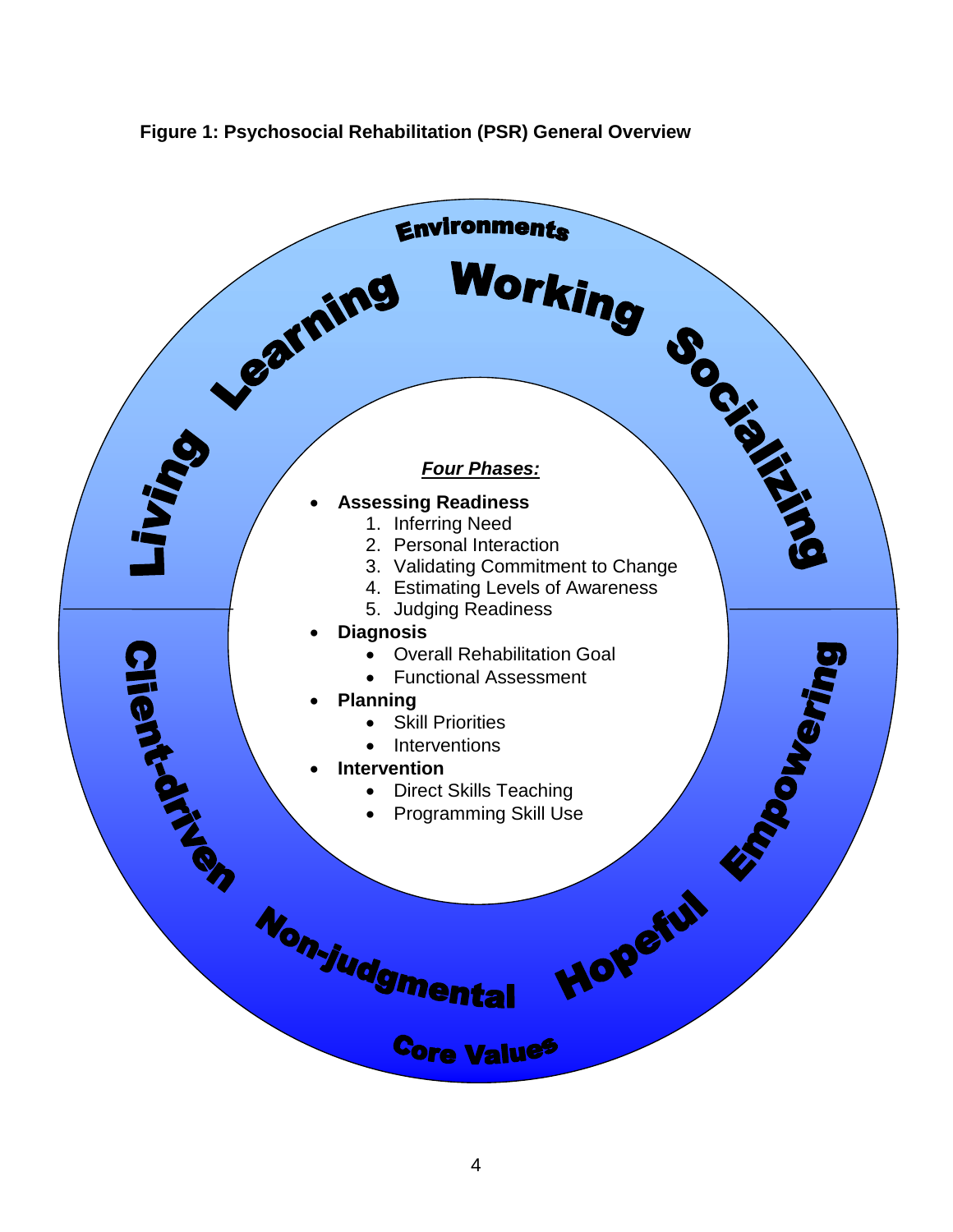### <span id="page-11-0"></span>*Goals of PSR*

Ultimately, the program strives to ensure that each woman achieves her personally set Overall Rehabilitation Goal. Importantly, the goal of rehabilitation within PSR is to help each woman become satisfied and successful in the environments of her choice (Living, Learning, Working, Social) and refrain from focusing on individual deficits.

The goals and objectives of PSR can be further grouped in terms of their immediate and long-term impacts (Figure 2). The immediate impacts refer to the participant's ability to develop basic life skills and learn to function independently, in turn resulting in positive changes in the institutional environment. Long-term impacts refer to the acquirement and enhancement of life skills, increased quality of living, gaining empowerment, and functioning effectively in the institutional environment. It is anticipated that these immediate and long-term impacts will result from the products and activities provided in the program.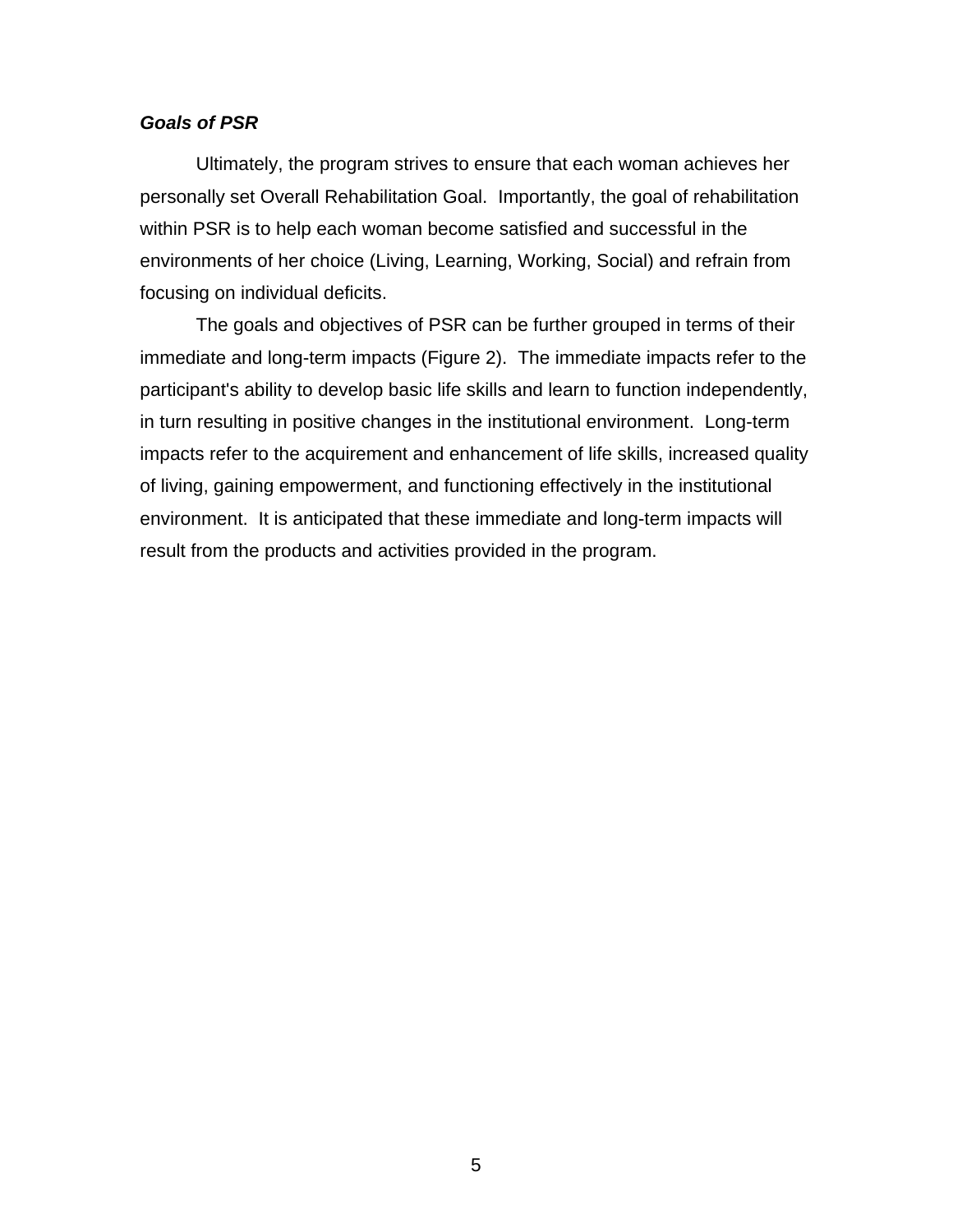# <span id="page-12-0"></span>**Figure 2: Psychosocial Rehabilitation: Program Logic Model**

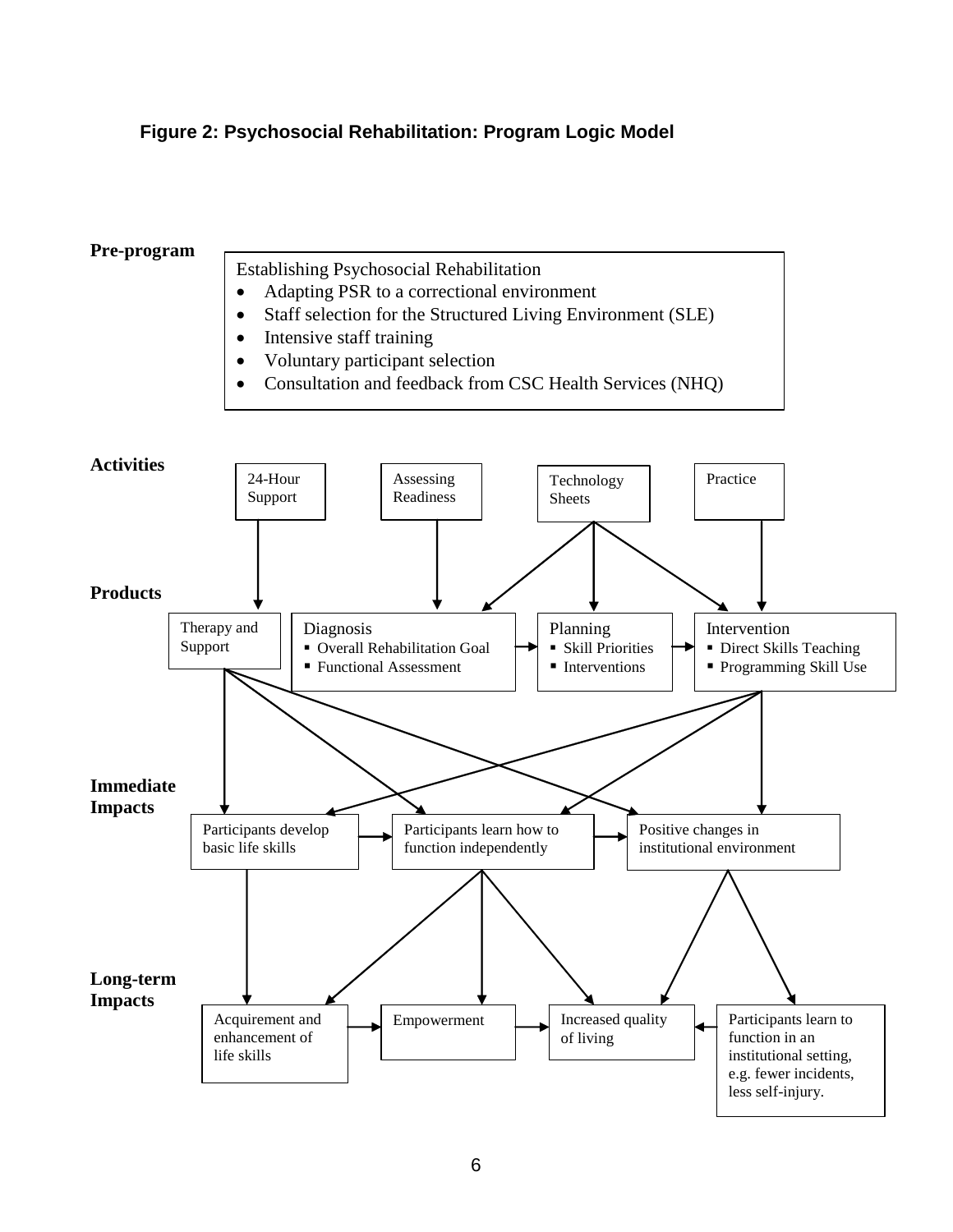### **METHOD**

### <span id="page-13-0"></span>**Evaluation Framework**

The methodology outlined by Sly, Taylor, and Blanchette (2003) was developed through examination of relevant literature and consultation with the Women Offender Sector and Health Services, and was applied to the evaluation of PSR at each of four regional facilities. The framework discusses three evaluation options (basic, moderate, and comprehensive). The comprehensive option was selected because it provides the most thorough and in depth evaluation as it investigates perspectives of all parties involved or impacted by PSR (women and staff). The above mentioned parties are provided with the opportunity to contribute to the evaluation by expressing personal insights and feelings about PSR. This evaluation document incorporates a multi-method assessment strategy, including: file review documentation, surveys, interviews, measures of offender functioning in the institutional environment, changes in psychiatric symptomatology, individual inmate functioning unrelated to the institutional environment, quality of life, and self-esteem. Such strategies will be further developed and examined throughout the remainder of this report.

#### *Staff and Offender Interviews*

Staff and offender interviews (Appendix A) served as an essential source of qualitative data in this evaluation. Semi-structured interviews provided respondents with an opportunity to confidentially express personal views, feelings, and ideas about the Psychosocial Rehabilitation program.

#### *Staff Surveys*

 $\overline{a}$ 

Staff surveys (Appendix B) were implemented to ensure that the Psychosocial Rehabilitation Technology Sheets<sup>[5](#page-13-1)</sup> were effectively working for the staff and women. Staff were provided with the opportunity to suggest changes,

<span id="page-13-1"></span> $5$  As previously described, the Technology Sheets are work sheets that staff use as they assist the women through the PSR process. There are 14 sheets in total, assisting in 5 key programming areas.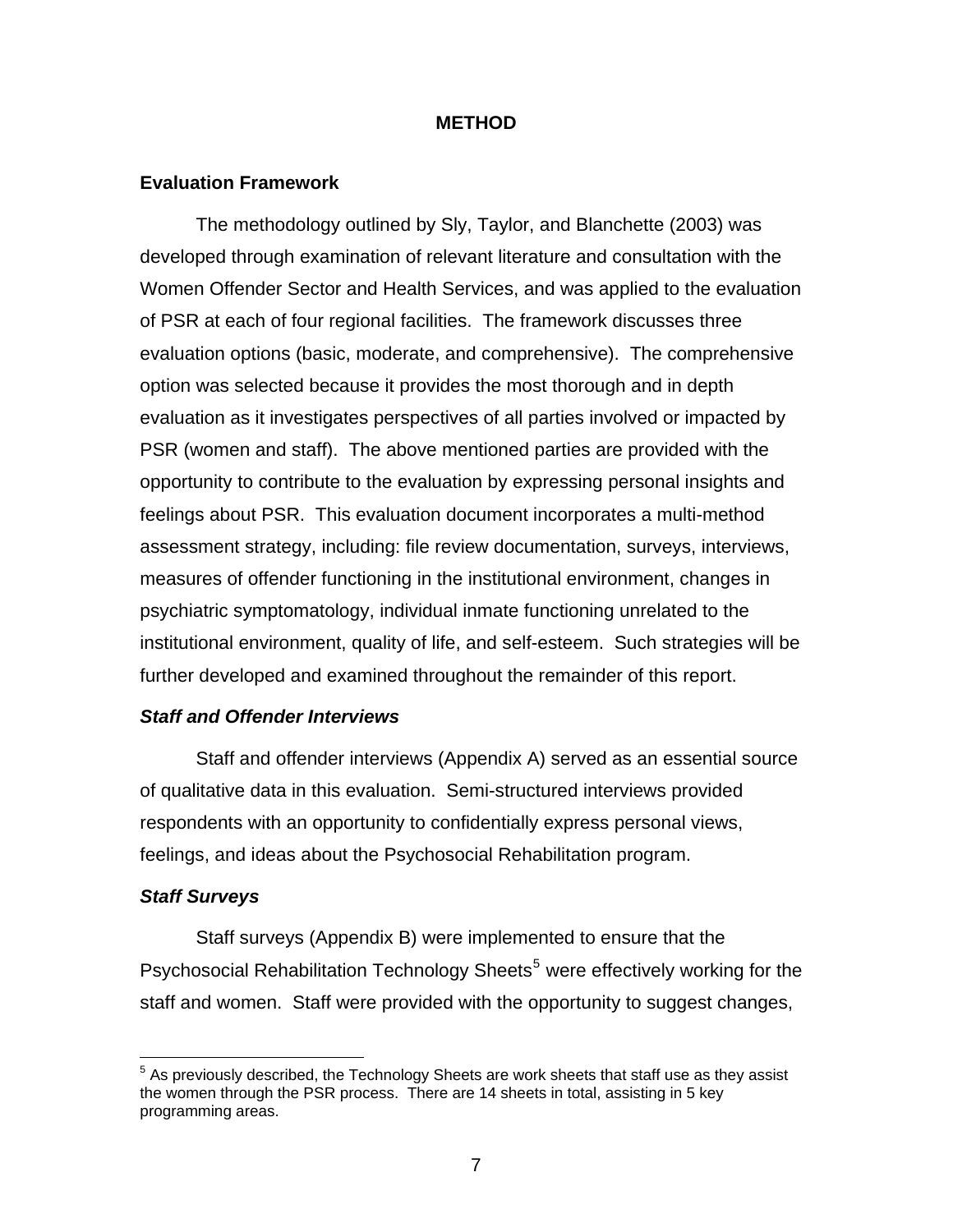<span id="page-14-0"></span>make recommendations for additions or simply inform the researchers whether or not they felt the technology sheets were working effectively.

#### *Quantitative Assessment Battery*

A quantitative assessment battery was implemented as an on-going program component. The battery assesses the impact of the program on its participants. Both staff and participants were involved in the completion of this battery. The evaluation of the PSR program was designed such that the measures utilized in the battery are both clinically and empirically useful. In other words, facility staff can use the measures to assess each woman's current level of functioning and progress, and research staff can use the measures for an overall assessment of the program.

The *Baseline Information Form* (BIF) is completed by staff upon an inmate's arrival at the SLE to participate in PSR. Staff record personal information about the inmate, such as inmate status (e.g. transfer, new admission, etc), previous accommodation (e.g. independent, treatment institution, etc), and psychiatric/medical history.

The *Daily Behavioural Checklist* (DBC) assesses an inmate's functioning on a day-to-day basis. The DBC, completed by staff, considers an inmate's behaviour in 12 categories, including physical and verbal activity, physical and verbal aggression (and/or threats of physical aggression), emotional display, compliance with medication, self-care, sexual and social behaviours and living environment.

The *UCLA Expanded Brief Psychiatric Rating Scale* (BPRS) (Ventura, Green, Shaner, & Liberman, 1993) is used to assess changes in an individual's psychiatric symptoms. It consists of 24 symptom constructs; rated on a sevenpoint severity scale ("Not present" to "Extremely severe"). Four subscales have been advocated for use with this scale (Faustman & Overall, 1999): 1) Thinking Disturbances, 2) Hostile-Suspiciousness, 3) Withdrawal-Retardation, and 4) Anxiousness/Depression.

The *Institutional Functioning Scale* (Correctional Services Canada, 2001) evaluates inmates on how well they are functioning in a correctional institution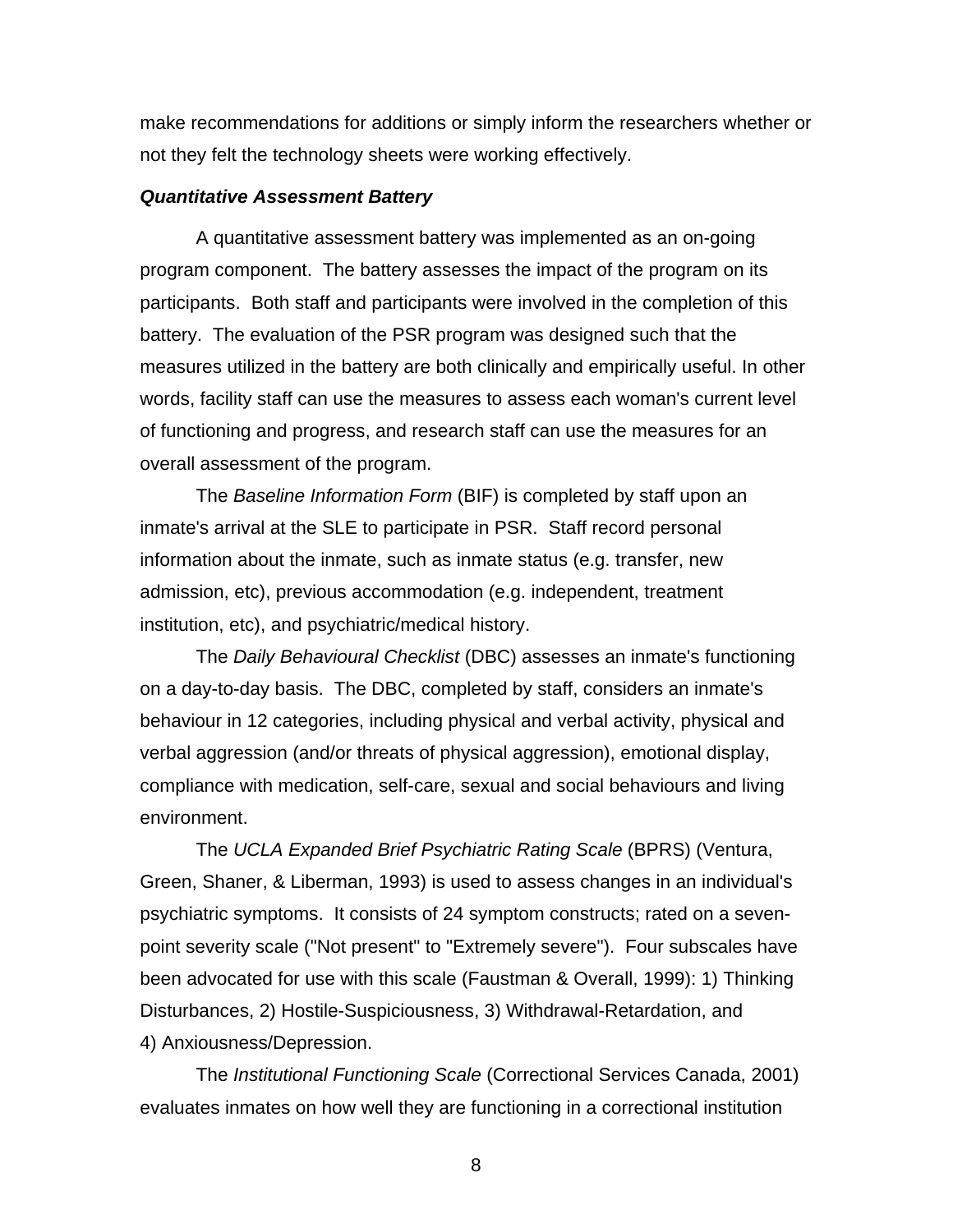<span id="page-15-0"></span>setting. The IFS is completed by staff who rate the inmate on a three-point scale (poor, fair, good). The scale consists of 28 items within six different areas: daily living; interpersonal relations; personal involvement/development; institutional behaviour; work conduct; and mental health issues.

*Quality of Life Scale* (QOL) (Correctional Services Canada, 2001b) a selfreport scale that measures an inmate's general "quality of life" (satisfaction or dissatisfaction with life). It consists of 18 statements regarding emotional wellbeing, interpersonal satisfaction, and having access to meaningful therapeutic, educational and vocational experiences. Inmates rate their degree of concurrence with each statement on a four-point scale ("Strongly disagree" to "Strongly agree"). After reverse-scoring 3 of the scales items, higher scores represent higher levels of satisfaction with life.

*Rosenberg's Self-Esteem Scale* (SES) (Rosenberg, 1965) is a self-report scale that measures a respondent's attitudes of approval or disapproval of oneself. It consists of ten statements that respondents rate their degree of concurrence with on a four-point scale ("Strongly agree" to "Strongly disagree"). Lower scores indicate higher levels of self-esteem. The SES is quick and easy to complete and has been found to be valid and reliable (see Blascovich & Tomaka, 1991).

### *Procedure*

During the summer of 2002, a research team interviewed and audio-taped staff and women from each of the Structured Living Environments across Canada. During the visits to each of the regional facilities, surveys were made available to all staff and those interested completed them at the time or mailed them back at their convenience. Participation was voluntary and all interviewees signed consent forms (Appendix C). Confidentiality and anonymity were ensured, as the respondents were not required to identify themselves on tape or within the survey documentation.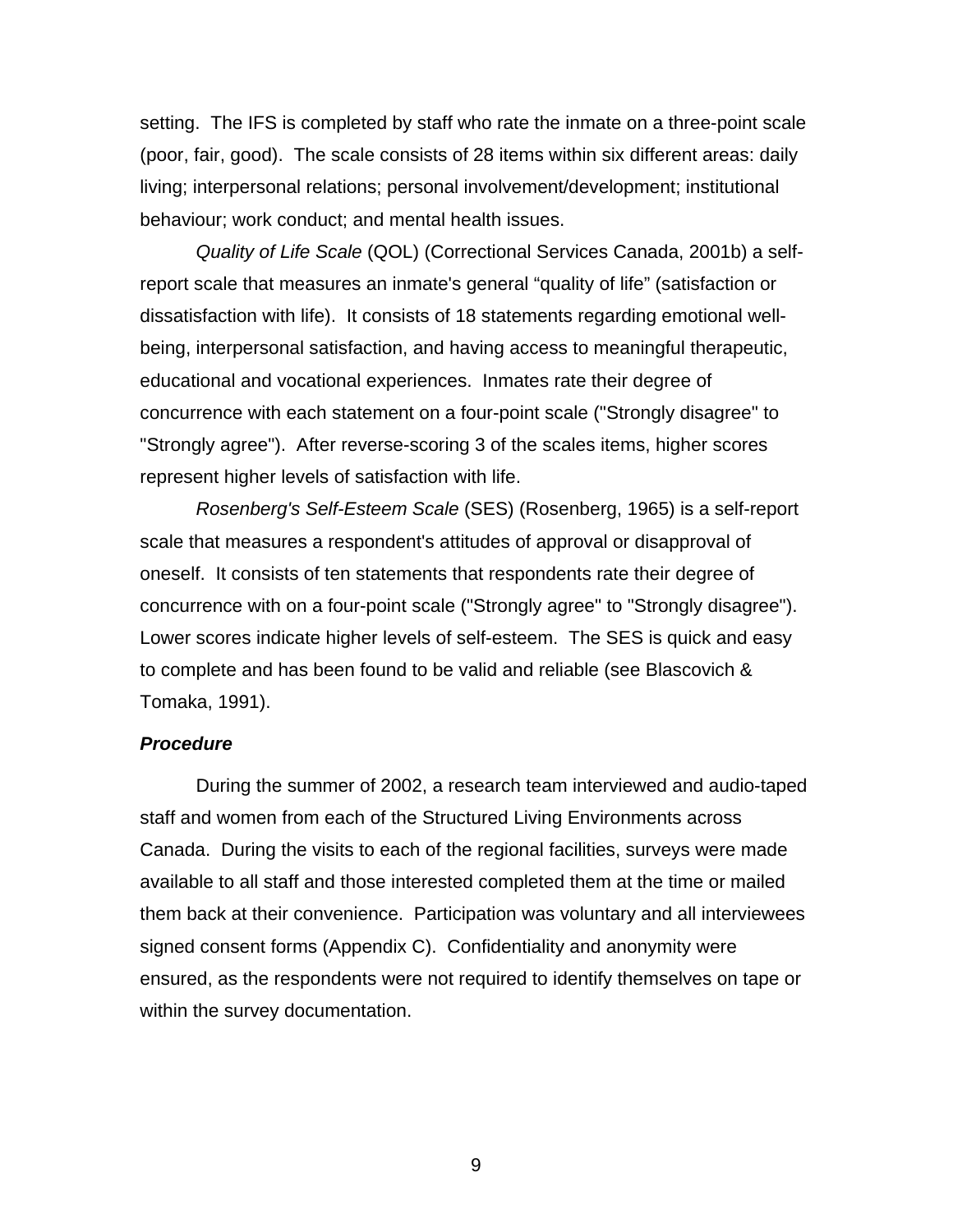# <span id="page-16-0"></span>*Sample Size*

| <b>Institution</b>                        | <b>Staff</b>     | Women |
|-------------------------------------------|------------------|-------|
| <b>Edmonton Institution for Women</b>     | 11 (all general) |       |
| <b>Grand Valley Institution for Women</b> | 6 (all general)  |       |
| Nova Institution for Women                | 14 (7 general)   |       |
| Joliette Institution                      | 9 (8 general)    |       |
| Total                                     | 40               |       |

# **Table 1: Number of Interviews Conducted at Each Institution**

Importantly, 32 staff members spoke in general terms about PSR rather than completing a detailed interview<sup>[6](#page-16-1)</sup>. In total, 14 behavioural counsellors, 12 primary workers, 4 psychologists, 3 team leaders, 1 assistant team leader, 3 nurses, 1 mental health coordinator, 1 clerk, and 1 community integration worker agreed to participate in an interview for a total involvement of 40 staff members. Three women involved with PSR agreed to take part in an interview<sup>[7](#page-16-2)</sup>. In addition, 18 staff members completed a survey specific to PSR.

The interview protocol was designed with the following issues in mind:

- understanding and attainment of the goals of PSR;
- effectiveness and usefulness of training, documentation, and measurement instruments and;
- general effectiveness and accomplishments of the treatment approach.

In addition to the interviews and surveys, as part of a multi-method approach to this evaluation, an on-going pre and post test assessment battery was introduced during the program's implementation.

<span id="page-16-1"></span> 6 Because staff have training in both Dialectical Behavior Therapy and Psychosocial Rehabilitation and interact with both client populations, they were asked to choose the program they would prefer to speak about in detail and spoke only generally about the alternative program.

<span id="page-16-2"></span>This apparently low response rate is actually reflective of the minimal number of women involved in the program and/or incarcerated at the time of interview completion.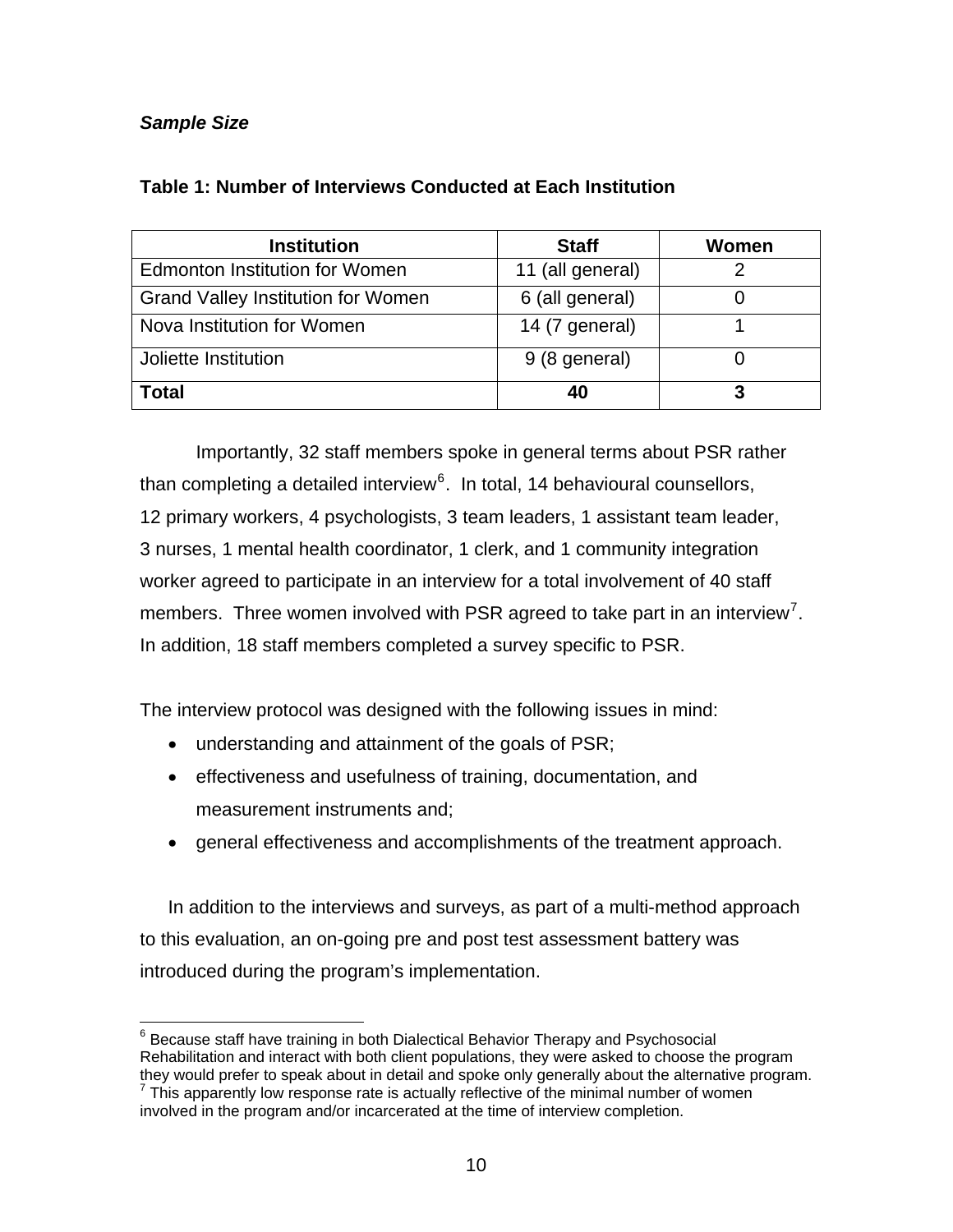As outlined above, an intake information form provided basic demographic data about the women involved in the program. A behaviour checklist, completed by staff, assessed the inmate's daily functioning in various domains. A battery of standardized assessment measures was administered two weeks after admission, at regular (6-month) intervals, and upon program discharge.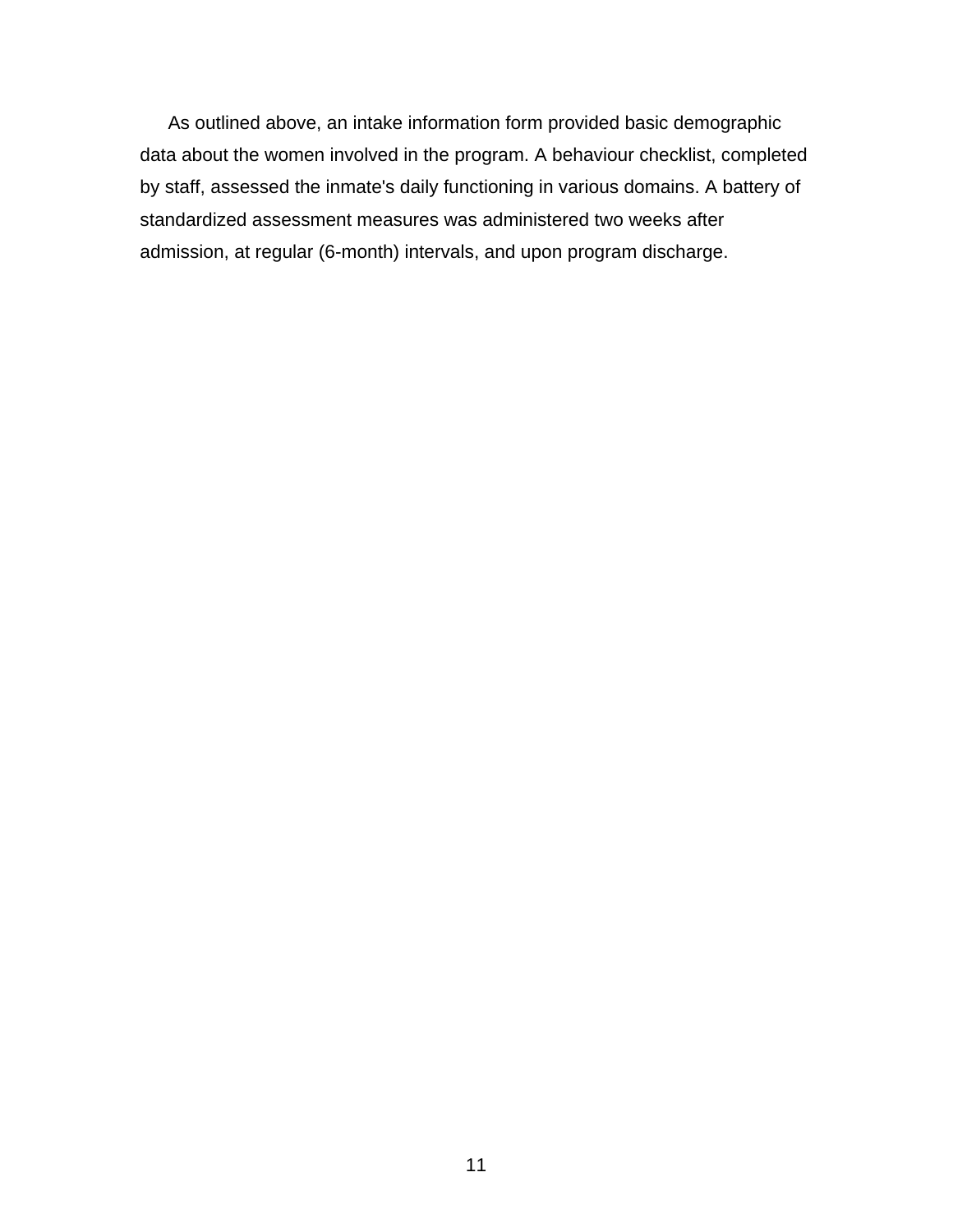#### **RESULTS**

<span id="page-18-0"></span>As described, semi-structured interviews regarding Psychosocial Rehabilitation were conducted with 3 program participants and 40 staff members (8 in depth and 32 general) including both program facilitators and nonfacilitators. Results of the staff surveys will be addressed where applicable. It is important to note that many of the staff who agreed to participate in an interview are involved with, and/or have received training for, both PSR and Dialectical Behavior Therapy (DBT). Given that the majority of staff who spoke about PSR (80%) did so in general terms, preferring instead to speak more in depth about DBT, this may indicate that they are more comfortable or experienced with DBT relative to PSR, possibly the result of having worked with more DBT participants. Furthermore, a lack of experience or low comfort level with PSR has the potential of influencing the type of feedback provided herein (See Table 2).

Although these findings are obviously limited in their ability to be generalized, the participants interviewed expressed satisfaction with PSR. Two of three women interviewed stated that they liked the program (one mentioned the living environment (SLE) and the skills sessions in particular). While the third participant was not as satisfied, she did state that the program would help her when she is released from the institution. One woman described the environment as being a quiet place where the staff offer support and assistance.

Turning to the staff, more than half of those interviewed (62%) identified the purpose of PSR as teaching the women life skills. Two staff members commented that the acquisition of such skills will assist the women with the reintegration process. Concerns raised by the staff include issues of program "*readiness*" and the lack of a client-driven environment (as previously explained as key to the program). Importantly, the staff readily identified women who have had some success as a result of the program and felt that the structure of the program makes sense.

Generally, staff members suggest that PSR has a positive influence on those who participate. They commented that it gives the women a safe and secure environment in which to reflect on how they can improve themselves by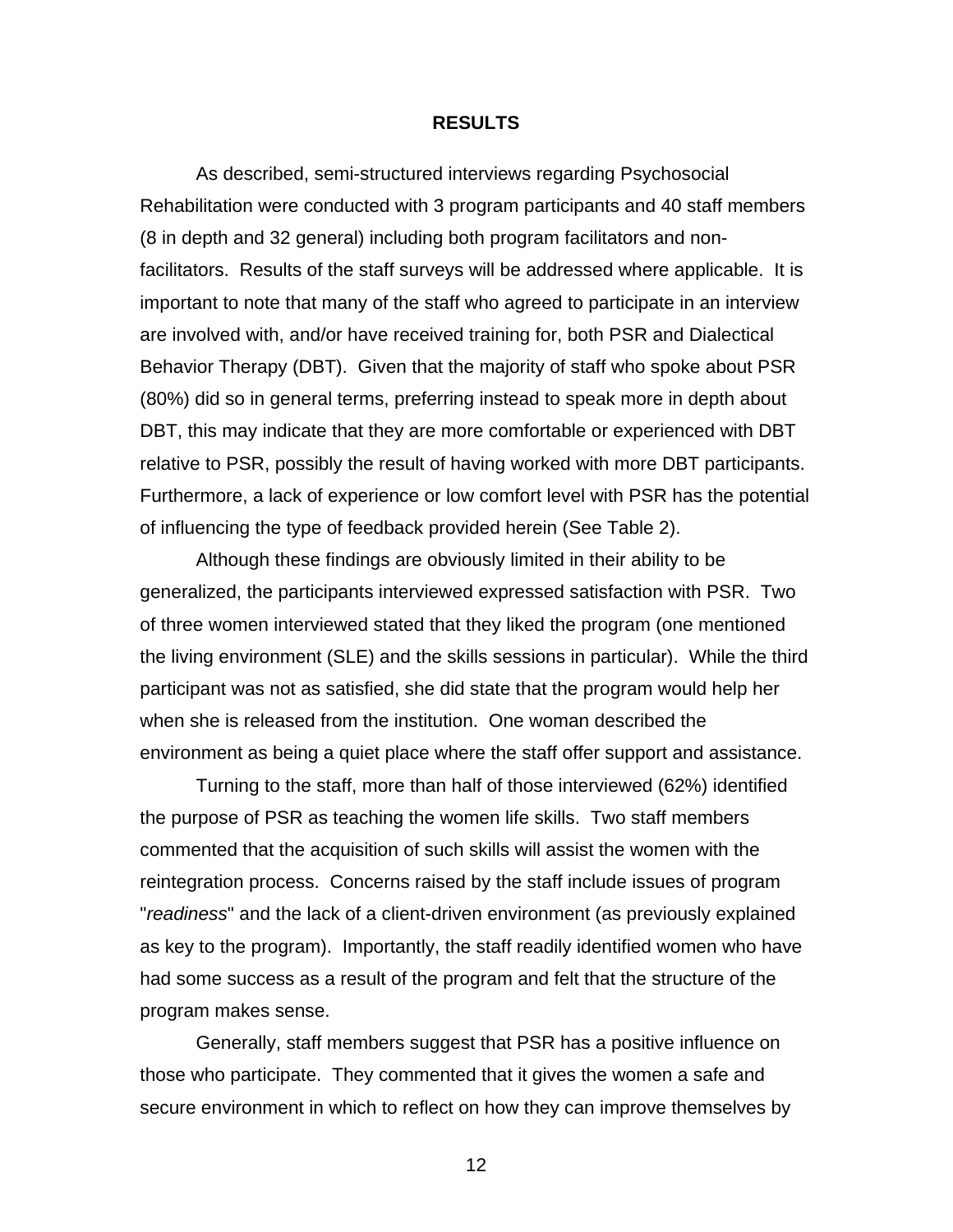<span id="page-19-0"></span>learning basic skills to make the eventual transition to the community easier. Results also indicate that PSR gives the women confidence, self-esteem, and a sense of independence. However, the general staff feedback was diverse in nature, in turn leading to a somewhat perplexing scenario. Additional representative segments of the staff feedback are provided in Table 2.

|           | <b>POSITIVE</b>                                              |           | <b>MIXED</b>                                                                                     |           | <b>NEGATIVE</b>                                                                                                 |
|-----------|--------------------------------------------------------------|-----------|--------------------------------------------------------------------------------------------------|-----------|-----------------------------------------------------------------------------------------------------------------|
|           | PSR is a very good<br>program.                               | $\bullet$ | I definitely think the<br>program has good<br>goals, objectives,                                 | $\bullet$ | It seems like a lot of<br>work and takes a lot of<br>time.                                                      |
|           | PSR is a program that<br>has been a long time<br>coming.     |           | purpose, but I feel like<br>I'm missing the boat.                                                | $\bullet$ | PSR women are difficult<br>to work with.                                                                        |
|           | Some offenders make<br>substantial gain from<br>the program. | $\bullet$ | Good theory behind it.<br>In an ideal world it<br>would work really good,<br>but DBT is easier - | $\bullet$ | I don't see a structure,<br>not like DBT set-up.                                                                |
| $\bullet$ | I wish we had more<br>PSR women, I really like<br>PSR.       |           | more women, bigger<br>strides, more<br>experience.                                               | $\bullet$ | We shouldn't mix DBT<br>and PSR in one SLE.<br>It's hard for staff to<br>switch back between<br>two modalities. |
|           |                                                              |           |                                                                                                  |           | I think it will take a lot of<br>work to meet the goals<br>of the program.                                      |
|           |                                                              |           |                                                                                                  |           | A bit unrealistic, it sets<br>the women up for<br>failure.                                                      |
|           |                                                              |           |                                                                                                  |           | Seems like a<br>complicated process.                                                                            |
|           |                                                              |           |                                                                                                  |           | PSR is awkward to work<br>with, too much<br>paperwork; I would<br>rather do DBT.                                |

# **Table 2: General Staff Feedback Regarding the PSR Program**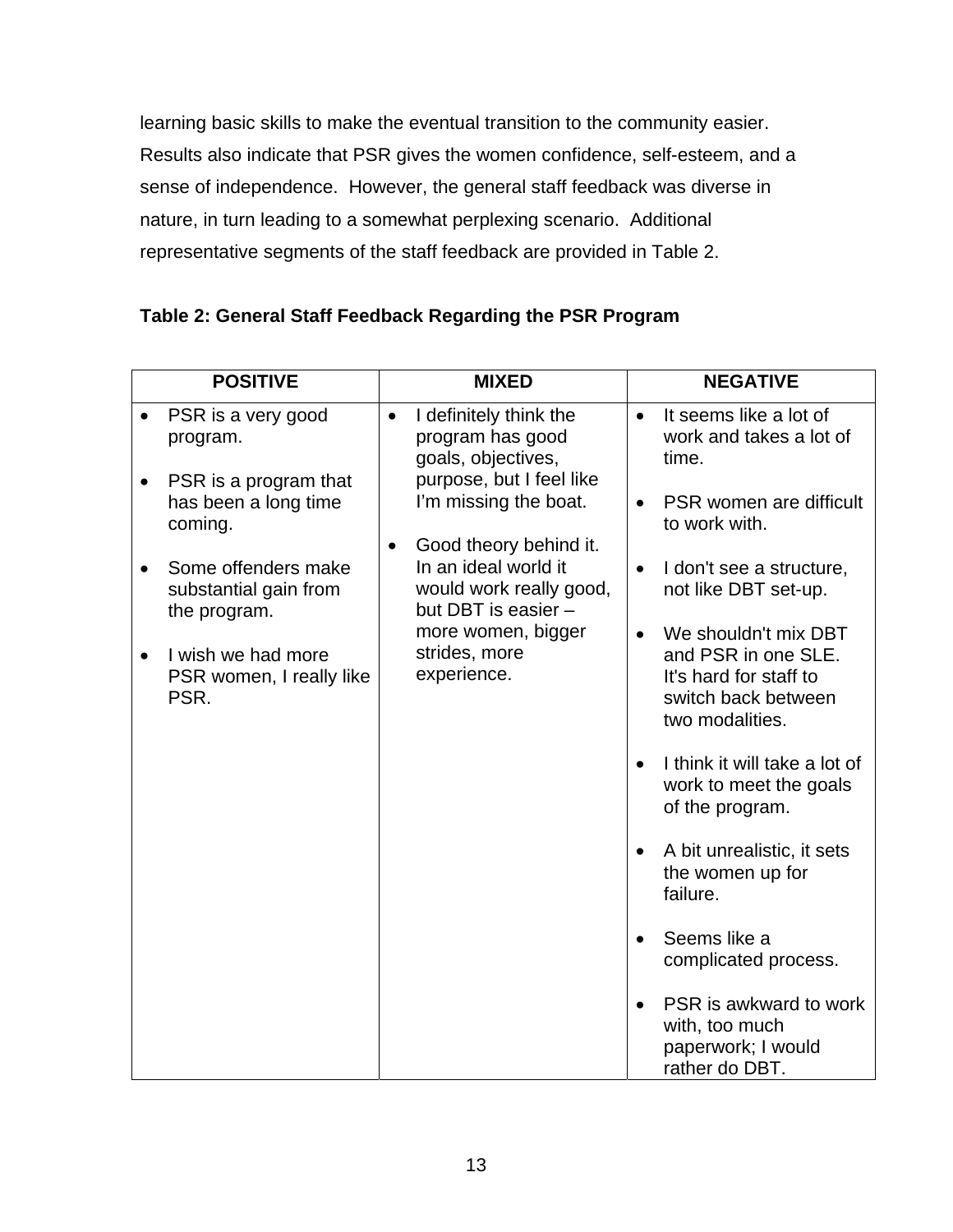### **ISSUES AND QUESTIONS: PSYCHOSOCIAL REHABILITATION**

### <span id="page-20-0"></span>**Program and Personal Goals**

*Do staff and participants understand the program goals of PSR and are they being met?*

As anticipated, each woman involved in PSR interpreted the goals of the program in relation to her own needs and life circumstances. In general, the program participants acknowledge that PSR is designed to teach them skills that will assist them with daily living, both within the facility and in the community. The participants cited the following as being goals of PSR: "*to make things easier*", "*to take my medication, get up every morning and go to work and do my programs*", and "*to learn to manage money, get groceries, and get a place to live*".

The goal of PSR, as described by all staff members, is to help the women learn basic life skills. Several staff also mentioned that it is important to empower the women by helping them establish and achieve personal goals by breaking them down into manageable steps. More specifically, staff mentioned such things as teaching low-functioning women basic life skills, such as personal hygiene and helping them to improve the quality of their living environment. Staff spoke about getting the women to be more social and live in a common environment, teaching the women about the tools required for successful reintegration, and helping them to change behaviours and learn to deal with problems.

Regarding the accomplishment of program goals, 50% (4 of 8) of staff reported that they think the goals are being achieved thus far. Those who do not feel that the goals are being met suggested that, although inmate participation in PSR is voluntary, some women may feel coerced to engage; "*the SLE seems like a bit of a cure-all of sorts…we could just put them in the SLE*". Another staff member expressed concern about the dependency of the women once they finish the program and move out of the SLE. There is trepidation that the women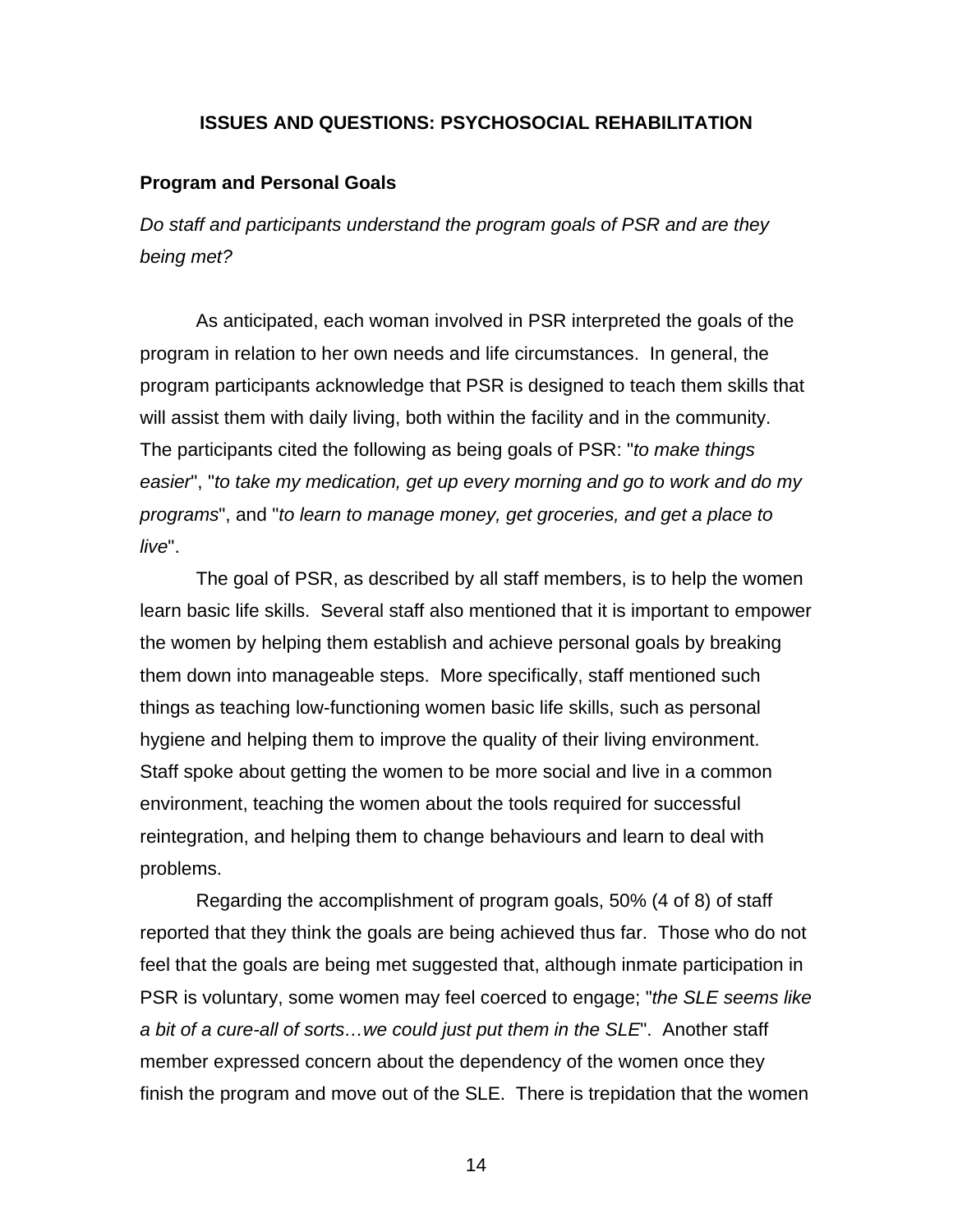will revert back to their previous behaviours once the support and supervision offered through the program has come to an end. It was further suggested that while "*six months in the SLE might get them thinking differently, it might not get them doing a different behaviour*".

## *Do staff and participants have personal goals for PSR and are they being met?*

All three participants reported that they are making progress towards achieving their Overall Rehabilitation Goals. Examples of participants' ORGs are "*to get out of the SLE*", "*to accomplish and finish everything, [all of] my programs*", and "*to prepare myself for reintegration into society*".

The majority of staff (75%) stated that they had set personal goals for PSR. These goals include:

- "*to see a lot more structure surrounding the goals and the skills that we set out for our women, more one-on-one*"
- "*to be creative, encourage visual learning, make sure everyone in the program knows what ORG [Overall Rehabilitation Goal] is and has one*"
- "*to instill in them [the women] healthy body, healthy mind, make them responsible for their own health*"
- "*to learn more about PSR, be more active in program delivery*"
- "*to computerize the program*"
- "*to gain a better understanding of the program*"

The majority of staff (67%) who reported having set personal goals for the program feel that their goals are either being met or are in the process of being achieved. Two staff members who stated that their goals are not being met gave the following explanations:

- "*I have not been able to practice what was learned in the training sessions and so have not retained as much PSR information*";
- "*I feel as though we are often used as merely an intimidating presence on the unit and not as the programming resource that we could be*".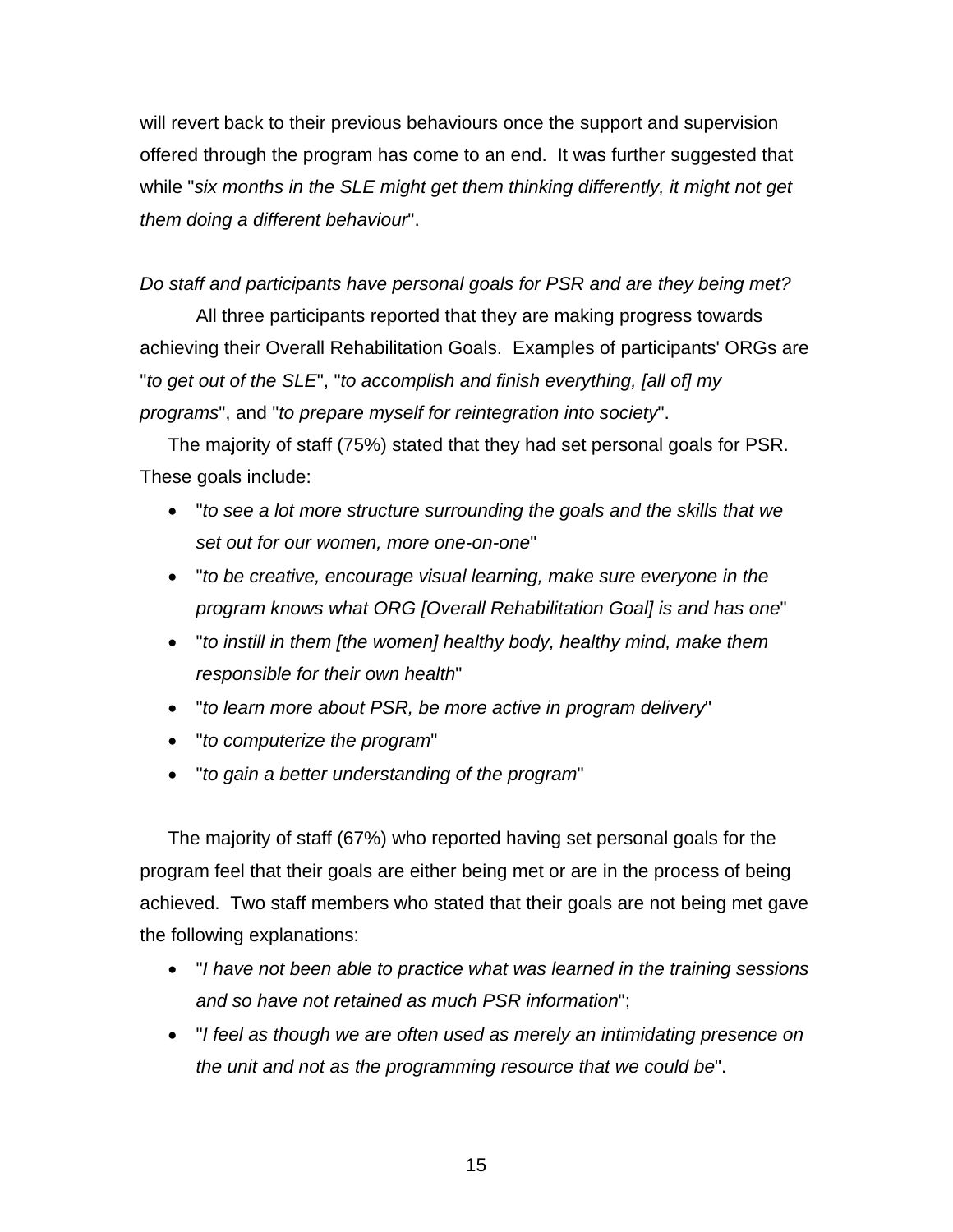# <span id="page-22-0"></span>**Staff training, skills training sessions, assessment battery and software: Are they effective and informative?**

#### *Is the staff training sufficient?*

According to the staff, the PSR training they received was rushed. Several staff members described the training sessions as "*tedious*", "*complicated*", and "*a lot more work than DBT*". Seven staff members (18%) stated that they would like to have on-going training and refresher courses made available, and suggested that PSR staff be given more support and clinical supervision. Only a couple of staff described the training as comprehensive, but stated they find it difficult now as they have not had the opportunity to put it into practice. Some of the staff indicated that the number of women meeting the criteria and wanting to take part in PSR is limited, and only a small number of women are assessed as "ready" to participate effectively. Other issues raised pertain to the need for clarification regarding when to assess "*readiness*" and a "*contingency plan*" for those women assessed as not yet ready to participate. Staff also proposed that more training should be dedicated to understanding and dealing with the type of clients PSR serves and less time with program tools such as technology sheets.

#### *Is the training manual well organized and easily understood?*

Interviews with staff suggest that the training manual could be improved. Staff described the layout of the manual as organized, but stated that the language used is often unclear and the French translation is not always accurate. Some staff stated that the manual is complicated as it contains too much information and is often repetitive. In fact, 82% (33 of 40) could not remember the manual, simply did not use the manual, or found the manual to be "*hard to understand*" and "*complicated and frustrating for the women*". The remaining 18% of staff report that the training manual is effective, with one staff member describing the manual as a good resource if a lot of time has elapsed since working with PSR. Overall, comments provided in the surveys concur, suggesting that some of the concepts are abstract and the training manual is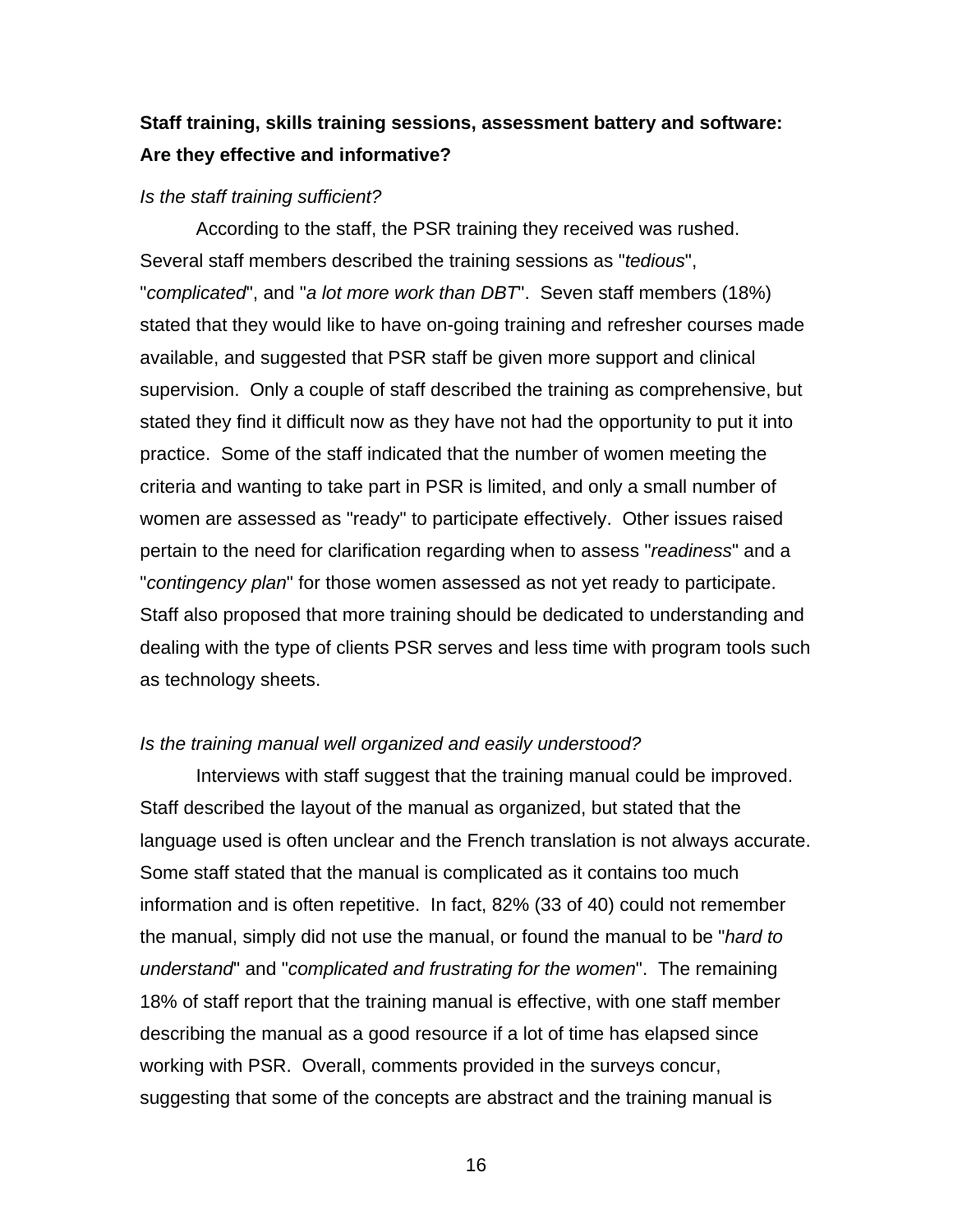vague, in turn not providing specific information to answer questions that may arise. There seems to be a general agreement that the training manual should be made more "*user-friendly*".

#### *Are the skills and lessons helpful, clear, and easily understood?*

All of the participants reported being satisfied with the amount of time that is spent learning skills, each agreeing that the critical skills training sessions are well organized, clear, and easily understood. Two of three participants stated that they found the technology sheets to be helpful in assisting them with their progress. The third participant felt that the language of the technology sheets was difficult to understand.

#### *Are the program scales and software effective and informative?*

Two of three participants completed the self-report scales – one on the computer and one with pen and paper. The participant who used the computer stated that while she did not enjoy completing the scales, she found the computer easy to use as she works with one at school. The participant who used pen and paper found the scales difficult to fill out and reported not being required by staff to fully complete them. Incidentally, two staff members reported that women have complained of headaches and eye irritation as a result of using the computer.

According to staff, the software and assessment battery need improvement. Interviews revealed that only 18% of staff consider themselves familiar with the scales. Those who have administered the scales feel that while they are helpful, some sections are quite difficult. They explained that the scales are confusing as a result of the number of options the women have to choose from. For example, one PSR participant when answering the question "*Have you felt depressed lately*?" (Item within the Quality of Life Scale) responded: "*Quite a bit sick to my head*". Understandably, the staff had a hard time interpreting and coding responses such as these. As well, the women tend to become frustrated when they cannot distinguish their thoughts and feelings from the list provided. It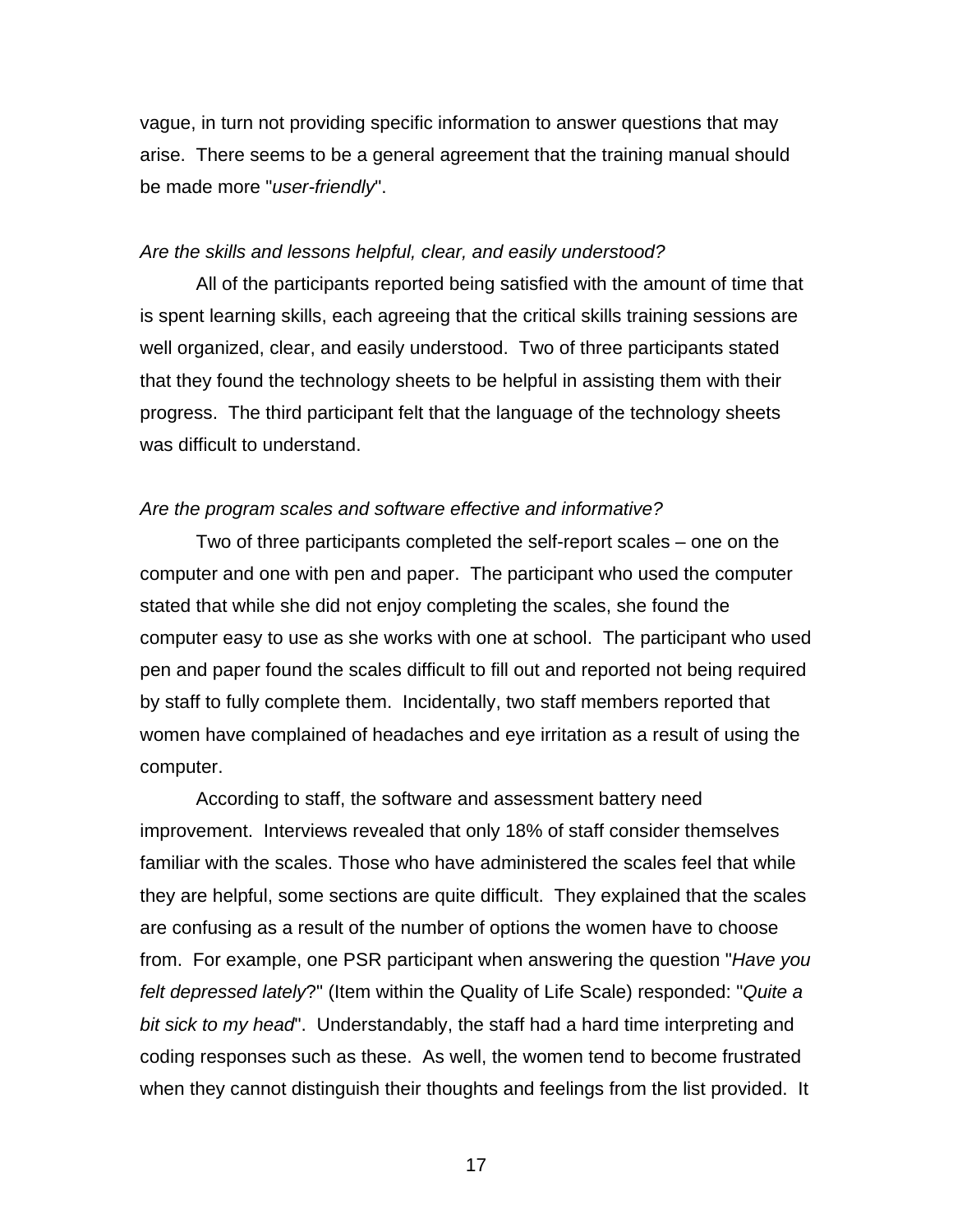was suggested that limiting the possible choices or making them simpler would make for a more accurate depiction of how the women are feeling. The staff expressed further concerns that the complexity of the language used as well as the set-up of the scales are above the cognitive abilities of the PSR participants and that this may be causing invalid results. One staff member explained that

*The differences between the numbers aren't very clear to the women. They tend to answer always at one end [of the scale] or the other or the middle. [The scales] should use the same terminology, like "1" should have the same meaning for all the scales.* 

Staff recommended that the language be simplified and that some of the scales and technology sheets be condensed or omitted. In fact, several of the staff criticized the technology sheets, referring specifically to the Daily Behavioural Checklist (DBC) as being problematic. Survey results also show that staff members find the DBC too subjective and vague. The suggestion was made that a checkmark does not adequately reflect what has happened over the course of one day and that a grading scale might be more appropriate to record a participant's behaviour. When describing a participant whose positive behaviour at the beginning of the day had turned negative, one staff member stated that

*Half the time the women are already checked in and that's not gonna happen, we don't go back and change it. Honestly, mostly, people don't go back and erase it, it's the last thing to do when you're trying to talk to a person who thinks she's having puppies…the data [from the DBCs] isn't realistic of what their behaviour was like.*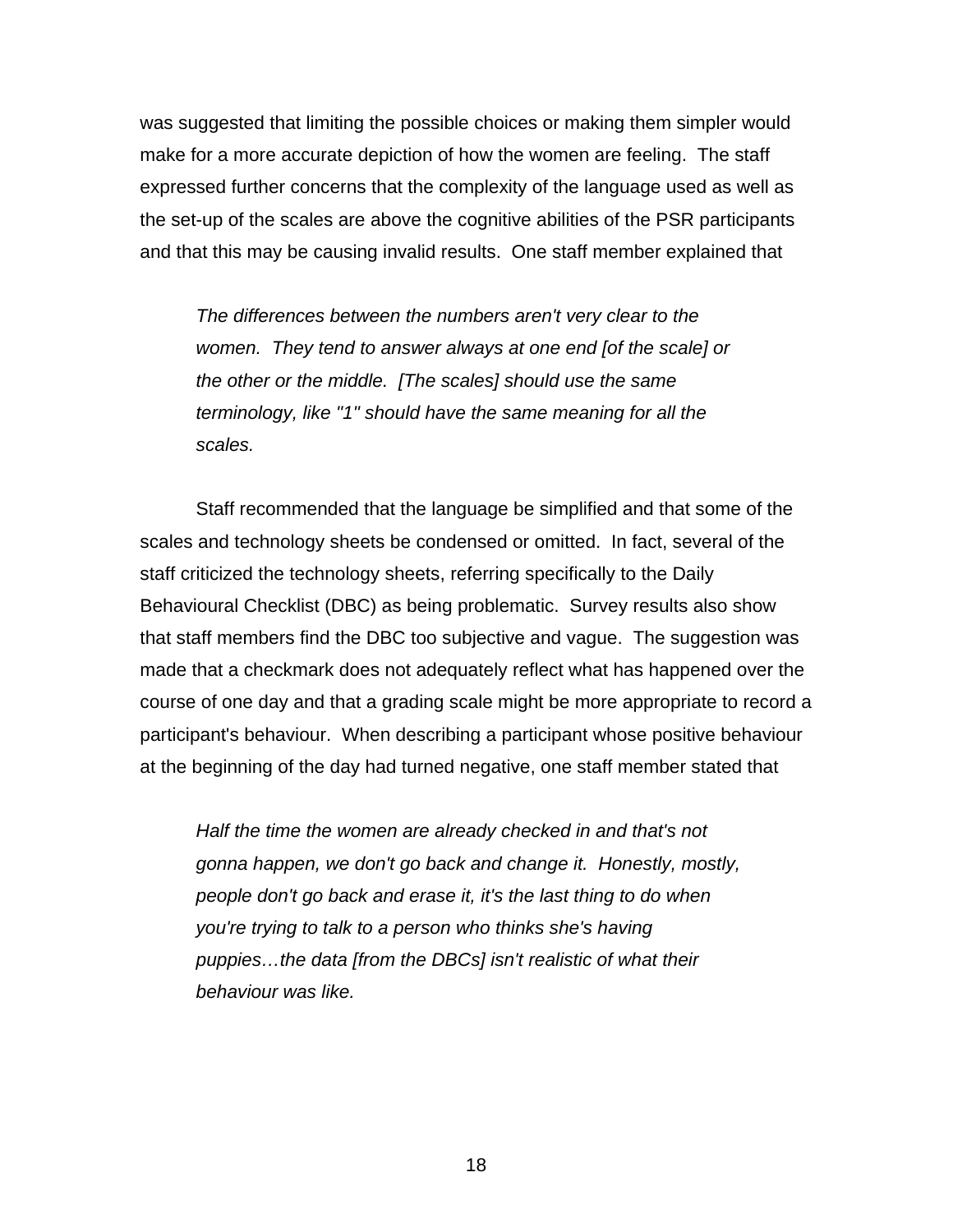#### <span id="page-25-0"></span>**Is PSR accomplishing what it sets out to?**

*Are PSR participants receiving the attention, support, and structure they need to successfully complete the program?* 

Overall, participants seem to enjoy the program. They appreciate the style of living that PSR and the SLE provides as they have the flexibility to do their "*own thing*". They commented that there are fewer women in the SLE so it is easier to get along with everyone, and the staff are very communicative and supportive. Participants expressed satisfaction with the 24-hour staffing and feel that they are in charge of their individual programs but are able to consult staff and accept staff direction and encouragement when necessary. They find that there is a sufficient amount of time spent on the skills and that they are learning a lot from the sessions. Participants failed to suggest any substantial recommendations for potential changes to the program; however, they did suggest making the technology sheets easier to complete and mentioned that they would prefer consistency on the part of staff with respect to program rules (i.e. if the rule is zero tolerance then zero tolerance should be enforced).

All of the staff indicated that they think PSR is an effective learning tool that can be improved upon by delivering the program in a creative way and adapting it to the needs and skill levels of the participants. They also agreed that working on the personal goals of the individual women is one of the most rewarding aspects of the program. In addition, they mentioned how useful they believe the skills and principles of the program to be and that they enjoy the interaction and communication between staff and participants.

However, there were three main criticisms of the program: the training manual, the technology sheets, and the importance of PSR as an institutional program. As previously mentioned, staff found the training manual and technology sheets problematic and stated that improvements are necessary. In fact, a few staff members suggested "*combining" or "eliminating the tech sheets*" altogether. In addition, some staff members expressed concern regarding the amount of attention that is given to PSR participants. It was expressed that the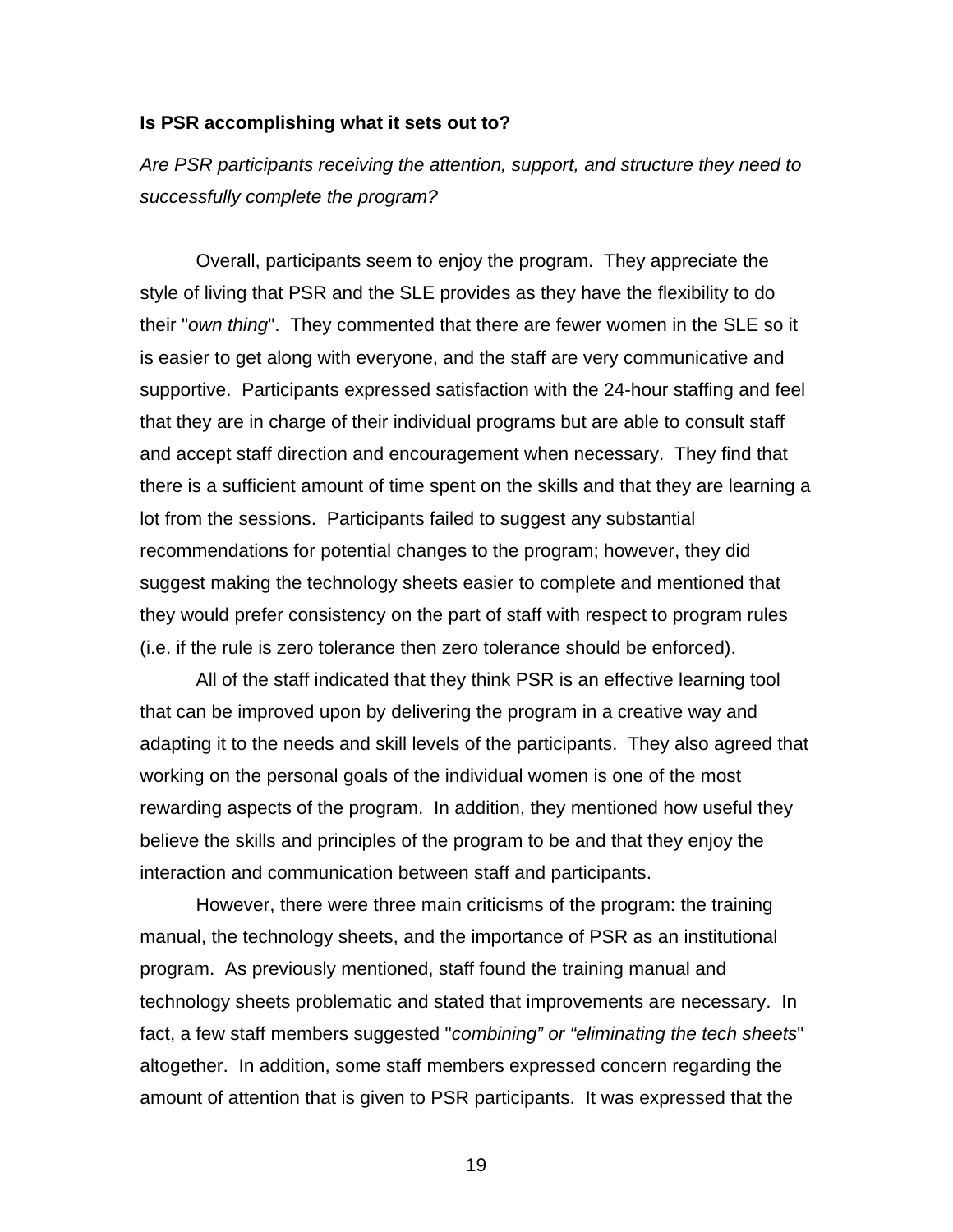women who take part in PSR are not considered as much of a priority as are DBT participants. In fact, three staff who concentrated on DBT and commented only generally on PSR stated that women involved in PSR are often ignored compared to women involved with DBT.

Although Psychosocial Rehabilitation is in its early stages, it shows some promise as a positive and worthwhile program. The more commitment given to PSR by residents and staff in the SLE, the more effective the program will be. Both PSR participants and staff made suggestions regarding how the program can be improved. These will be discussed further in the following section.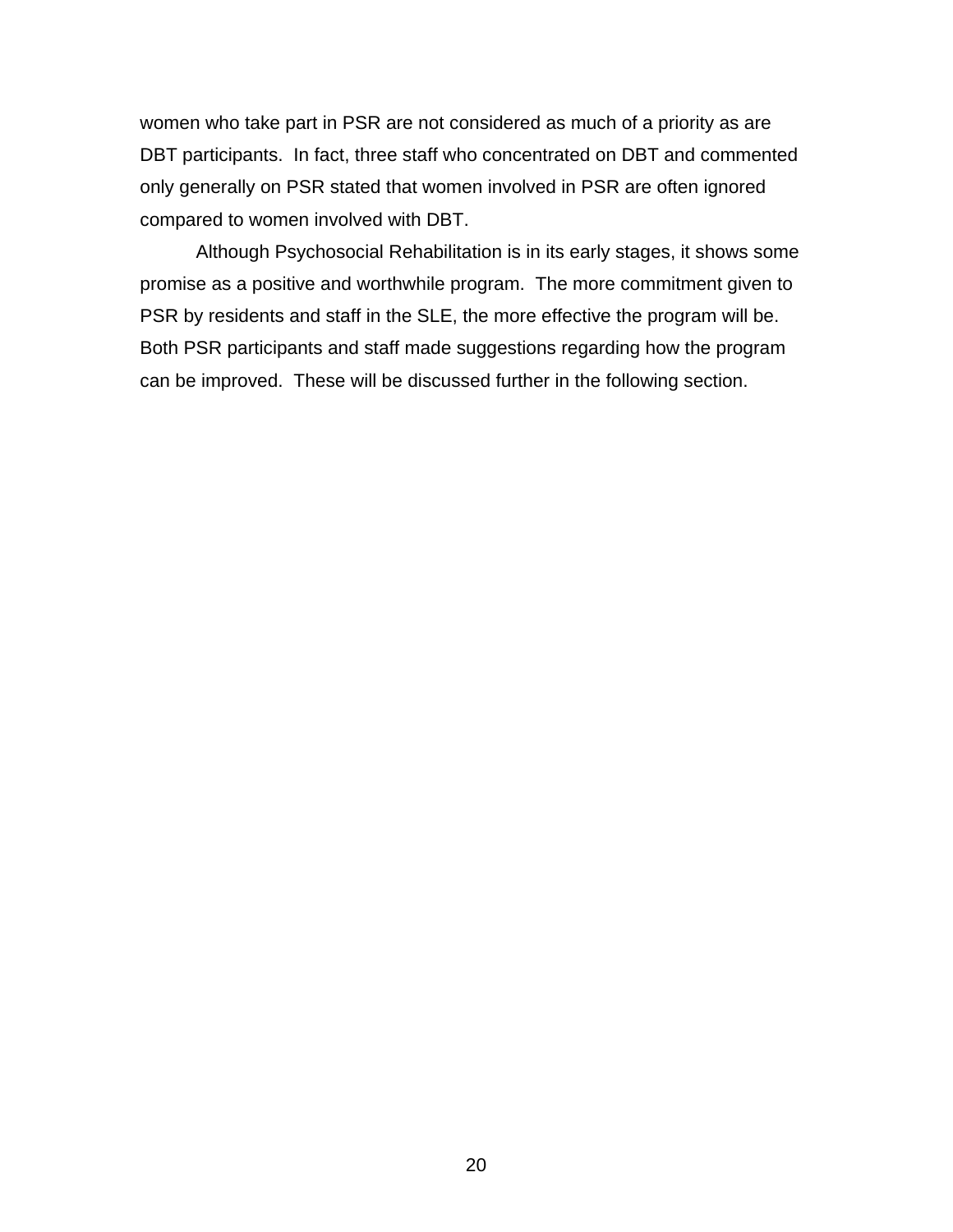#### **RESULTS FROM THE QUANTITATIVE ASSESSMENT BATTERY**

<span id="page-27-0"></span> Between August, 2001 and January, 2004, 15 women completed all or a portion of the assessment battery for the PSR program. During the completion of the battery, women are provided with the opportunity to receive assistance if they request supervision. The majority of assessments completed (74%) required moderate supervision, 15% required only minimal supervision and 11% strong supervision. In total, 28 assessments were completed; 7 women have only one assessment, 6 women have two assessments 1 woman has four assessments and 1 woman has five assessments. The assessments completed represent women from four of the regional facilities, with 36% of the assessments coming from Edmonton Institution for women, 28% from Joliette Institution for Women, 25% from Nova Institution for Women and 11% from Grand Valley Institution. Fifty percent of the assessments were completed upon admission to the program, 14% as follow-up during the program and 36% at program discharge. Unfortunately, this low level of involvement in the program and in turn, few prepost assessments, precludes the researchers from conducting any formal statistical comparative analyses. However, descriptive information from the quantitative battery is provided.

The majority (53%) of women involved in the program during this time frame were Aboriginal, 40% were Caucasian and 7% African American. At the time of their assessment, several of the women (43%) had a grade six level of education or less, 39% had between grades seven and twelve, 11% had some post-secondary education and 7% had their post secondary diploma. Excluding those serving life sentences  $(n = 8)$ , at the time of assessment, the average sentence length for the women involved was 37 months (*SD* = 15, *min.* = 24, *max.* = 90). The average age of the women, at the time of the assessment was 40 years of age  $(SD = 8)$ .

When considering the living arrangements of this group of women, we find that prior to entering the program, 59% of women had been living in the general population within the federal correctional facility, 29% had been in the community, 6% a psychiatric facility and 6% came from an "other" or unknown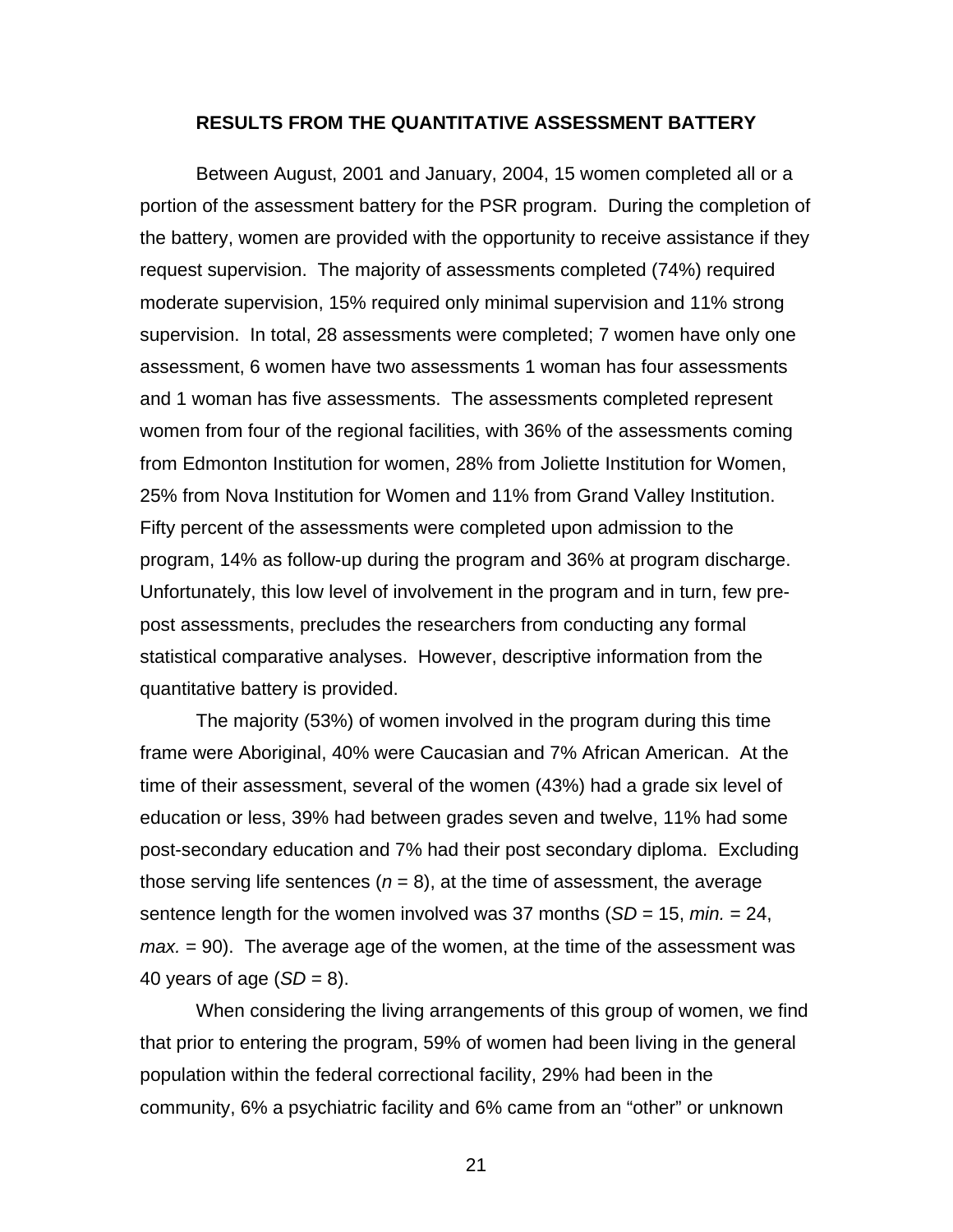<span id="page-28-0"></span>location. At the time of the assessment completion, 93% of the women were living within the Structured Living Environment, however one woman was living in the secure unit and one in the general population.

As mentioned above, 36% (*n* = 10) of the assessments were completed as women were discharged from the program. Four possible reasons for program discharge were identified, 4 being discharged due to statutory release, 3 being transferred from the structured living environment to the general population, 2 released on parole and 1 transferred to maximum security locations. Of note, at the time of assessment, the majority of women (89%) were classified as medium security, however 7% were classified as minimum security and 4% as maximum security.

Four main scales form the basis of the assessment battery. Unfortunately, low program involvement precludes the possibility of running any comparison analyses for these measures. However, given the anticipation of continued use of this assessment battery for PSR, descriptive means, standard deviations and minimum and maximum scores will be provided for each of the scales.

#### **UCLA Expanded Brief Psychiatric Rating Scale (BPRS)**

Table 3 provides a summary of the women's scores on the four subscales recommended for use with this scale. Importantly, it seems that staff completing the BPRS were fairly confident with their assessments. On a scale from 1 (not at all confident) to 5 (very confident), the mean score was 3.77 (*SD* = .95). In addition, 7 items that evaluate the validity of the BPRS reveal that it is extremely rare that staff feel results are impacted by: symptoms being drug induced, underreporting due to a lack of rapport with the staff member, under-reporting due to negative symptoms, over-reporting, the inmate being uncooperative or difficulty in the assessment as a result of a formal thought disorder.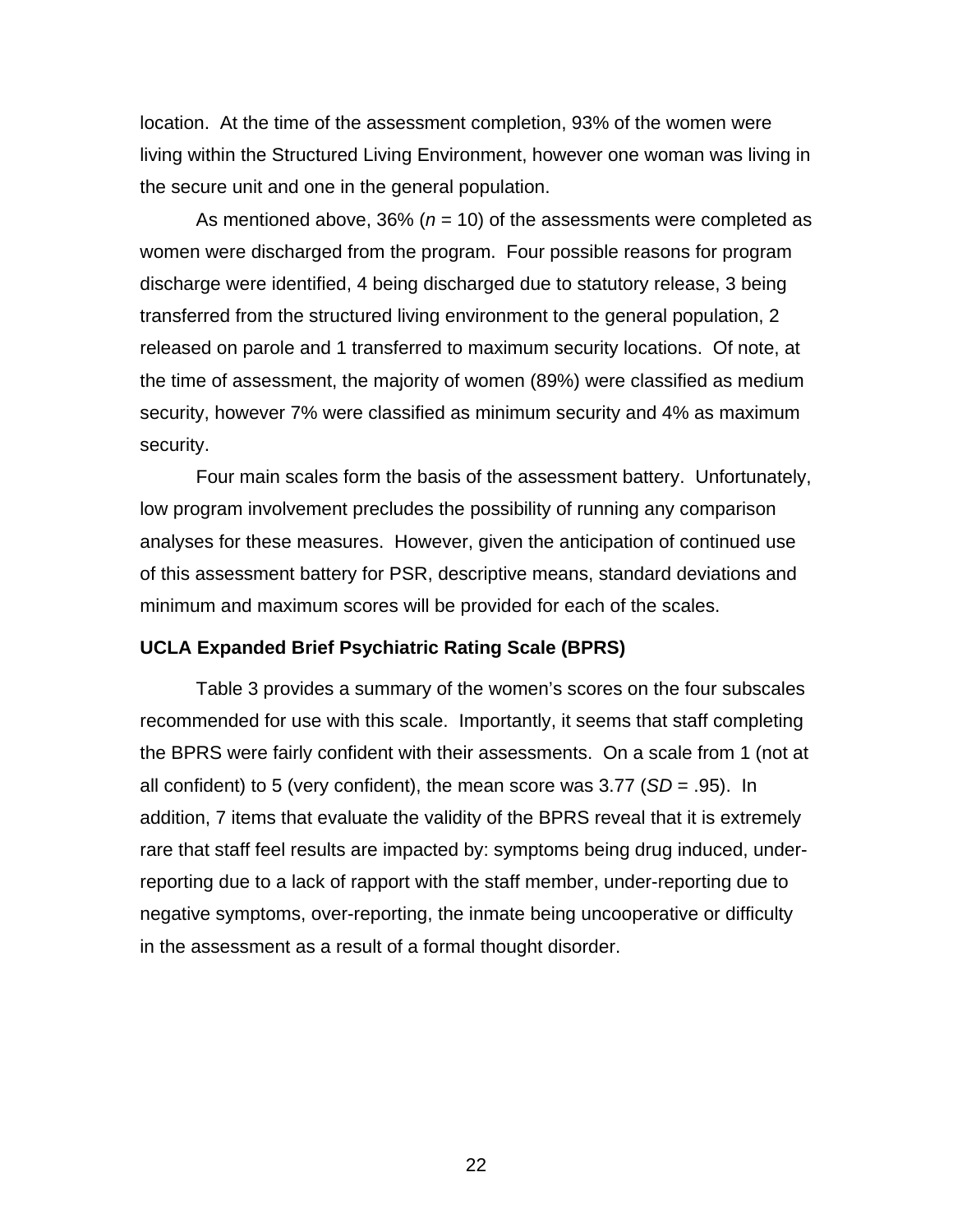| <b>Factor</b>                       | <b>Mean</b> | <b>SD</b> | Min. | Max. |
|-------------------------------------|-------------|-----------|------|------|
| Thought Disturbance ( $n = 21$ )    | 2.44        | 1.12      |      | 5.33 |
| Hostile/Suspicious ( $n = 26$ )     | 3.12        | 1.43      | 1.5  | 6.33 |
| Withdrawal/Retardation ( $n = 23$ ) | 2.42        | 1.02      |      | 4.67 |
| Anxiety/Depression ( $n = 27$ )     | 3.64        | 1.09      | 2    | 5.67 |

## <span id="page-29-0"></span>**Table 3: UCLA Expanded Brief Psychiatric Rating Scale Subscales**

Some have argued that the use of norms with this scale is limited (Faustman & Overall, 1999), however, it is noteworthy that the mean scores exhibited by this sample may be of significance. More specifically, when considering the symptom indicators (directly contributing to the factor scores), it is assumed that individuals from non-clinical populations will rarely score higher than 2. Scores above 2, on any symptom item, indicate a departure from the 'norm' (Faustman & Overall, 1999).

# **Institutional Functioning Scale (IFS)**

The average total score on the IFS was 1.85 (*SD* = .42). Descriptive information for the 6 subscales is provided in Table 4. The IFS is rated on a three-point scale (poor, fair, good), with higher scores representing more positive institutional functioning in each of the assessed areas. One would hope to see increases in the mean scores following intervention.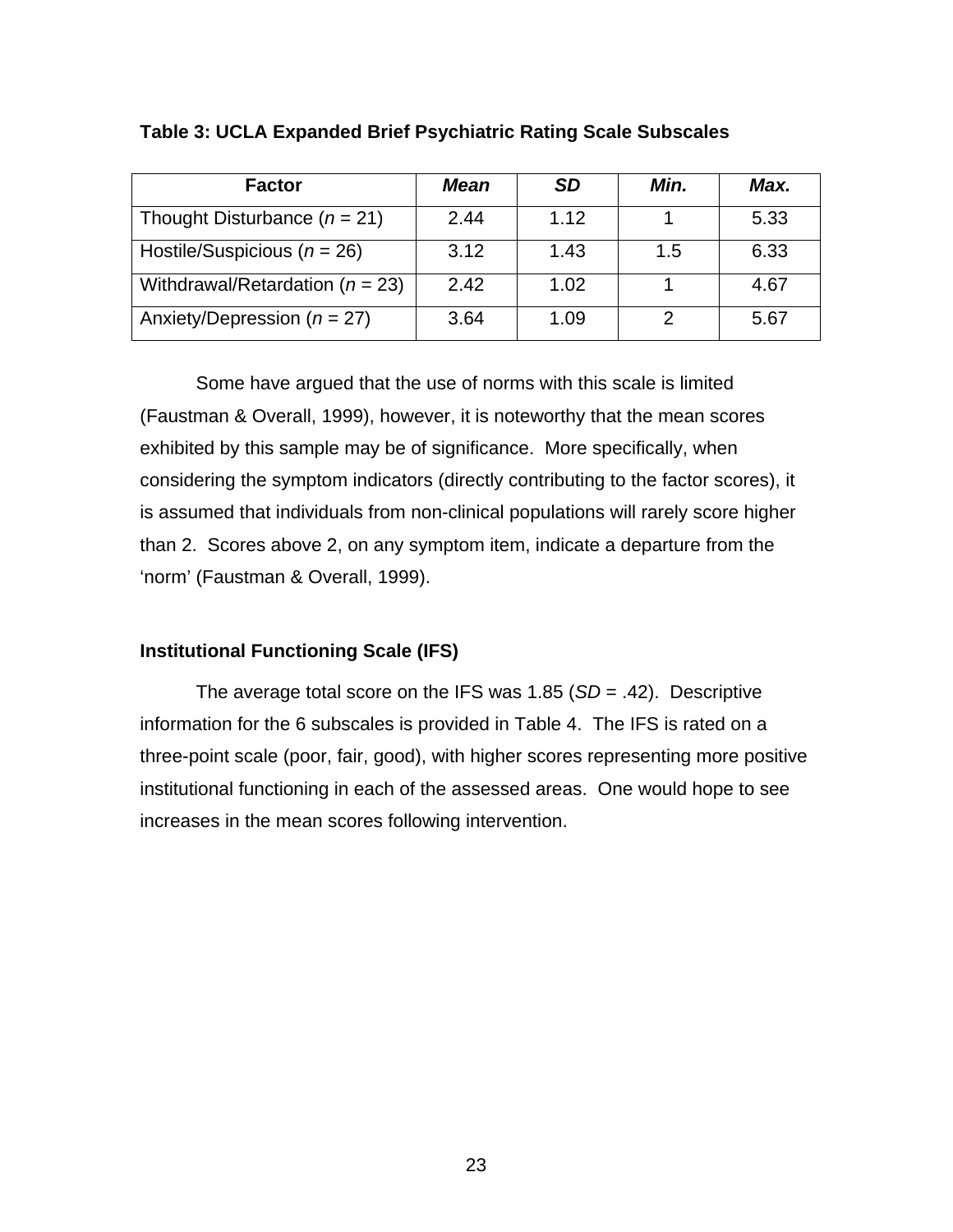| <b>IFS Subscale</b>                           | <b>Mean</b> | <b>SD</b> | Min. | Max. |
|-----------------------------------------------|-------------|-----------|------|------|
| Daily Living ( $n = 28$ )                     | 1.70        | .57       |      | 3    |
| Interpersonal Relations ( $n = 28$ )          | 1.51        | .45       |      | 3    |
| Personal Development/Involvement ( $n = 27$ ) | 1.53        | .54       |      | 3    |
| Institutional Behavior ( $n = 28$ )           | 2.13        | .52       |      | 3    |
| Work Conduct $(n = 21)$                       | 2.18        | .53       |      | З    |
| Mental Health Issues ( $n = 28$ )             | 1.58        | .50       |      | 3    |

## <span id="page-30-0"></span>**Table 4: Institutional Functioning Scale Subscales**

## **Quality of Life Scale and Rosenberg's Self-Esteem Scale**

The average score on the quality of life scale was 48.87 (*SD* = 10.54) and the average score on the self-esteem scale was 2[8](#page-30-1).35 ( $SD = 4.39$ )<sup>8</sup>. The quality of life scale was composed by the Correctional Service of Canada (CSC), specifically for use with this program. However, Rosenberg's Self-Esteem Scale has been utilized in previous research initiatives conducted by CSC and others. As a result, CSC researchers had the opportunity to gather normative data for this scale. An aggregated sample  $(n = 235)$  based on five samples of women offenders<sup>[9](#page-30-2)</sup> with a mean age of 34 years yielded a mean score of 17.92 (*SD* = 5.66). Given that lower scores on this scale represent higher levels of selfesteem, it seems feasible that this sample of PSR participants exhibit significantly lower levels of self-esteem as compared to the aggregated sample of federal women offenders (*M* = 28.35 vs. *M* = 17.92, respectively).

<span id="page-30-1"></span>entity of the scale has a minimum score of 18 and a maximum score of 72 (higher scores of 72 (higher scores representing higher quality of life) and the self-esteem scale has a minimum score of 10 and a maximum score of 40 (lower scores representing higher self-esteem). Because there is a built-in assessment component of PSR, the descriptive data provided herein may act as a baseline reference point for on-going program data analysis.

<span id="page-30-2"></span><sup>&</sup>lt;sup>9</sup> The five samples are as follows: Negy, Woods & Carlson, 1997; Blanchette & Elijdupovic-Guzina, 1998; Syed & Blanchette, 2000a; Syed & Blanchette, 2000b; Taylor & Blanchette, 2001.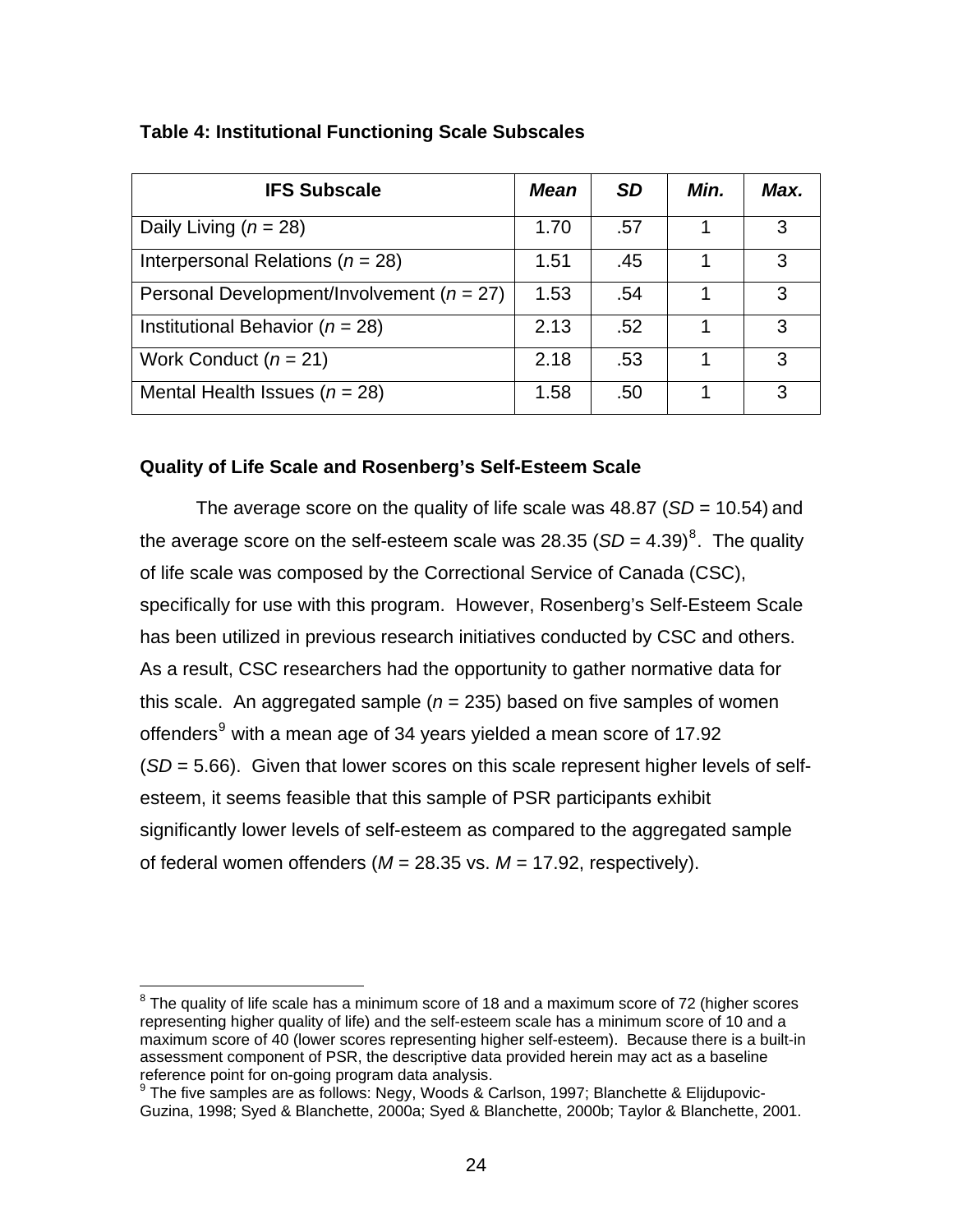#### <span id="page-31-0"></span>**Daily Behavioural Checklists and Baseline Information Form**

As previously described, measures chosen for the assessment battery were chosen in order to permit both clinical and empirical function. Both the Daily Behavioural Checklists (DBC) and the Baseline Information Form (BIF) provide excellent feedback for clinical outcomes and concerns, in turn, the focus of their utilization is more clinical than empirical. However, on-going feedback regarding results from each woman's DBC was provided to staff within the institutions (via charts) which track the progress in each of the 12 categories on the checklist. Because of low rates of program involvement and short periods of time within the program, it has been difficult to observe any conclusive trends in this area. Nevertheless, a couple of women have been in the program for a substantial period of time and an examination of their progress does provide preliminary support for positive changes in the areas targeted by the program. Specifically, results provide preliminary evidence for increases in physical activity, decreases in physical and verbal aggression, increases in more positive and appropriate social behaviours and more appropriate emotional display.

Descriptive information from the BIF reveals that when considering the psychiatric/medical history of this group of women, many women report that they have never or do not recall receiving an official psychiatric diagnosis (56%), experiencing psychiatric symptoms (46%) or being hospitalized in a psychiatric institution (46%). Nonetheless, 44% report having an official psychiatric diagnosis, 55% report experiencing symptoms and 54% report being hospitalized. The most common diagnoses being reported by the women are personality disorders (32%), schizophrenic disorders (21%) and substance related disorders (16%).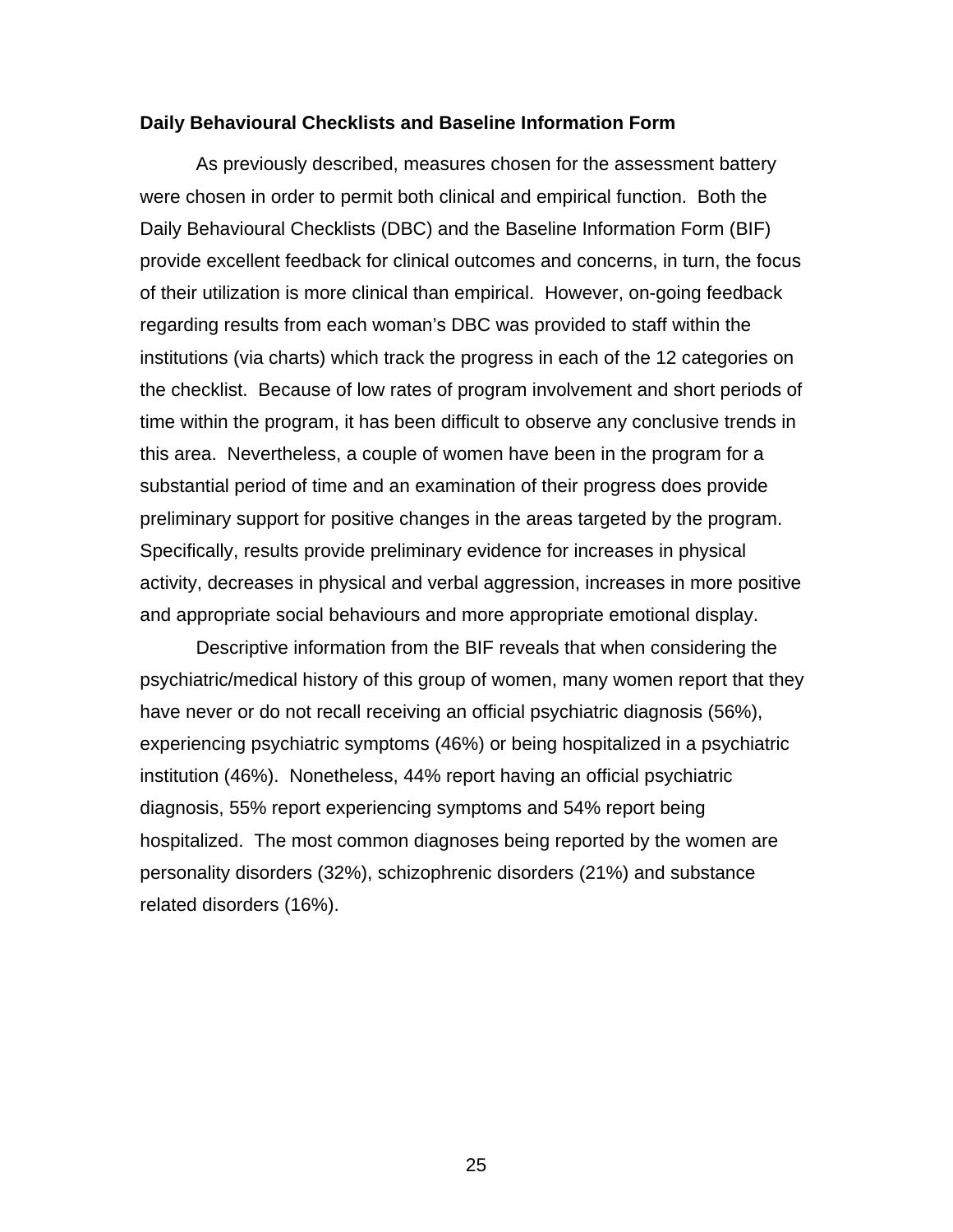### **CONCLUSIONS AND RECOMMENDATIONS**

#### <span id="page-32-0"></span>**Summary of Findings**

Results of the present report provide a preliminary evaluation of the PSR program currently being offered at four female regional facilities across Canada. It is important to note that this program is in its initial stages of operation and continues to evolve in its development. Four main issues were considered:

- 1) Staff and participants' perceptions of program goals (professional and personal)
- 2) Success in meeting program goals
- 3) Effectiveness of program tools and measures
- 4) PSR accomplishments to date

The first issue dealt with how the goals of PSR were perceived by staff and participants. Both the staff and the women identified the core objective of PSR as teaching basic life skills. These life skills are individually determined based on the needs of each woman and can range from activities such as learning proper personal hygiene to counting money. Staff assist the women in establishing and achieving their personal goals by breaking them down into manageable steps.

The second issue was concerned with the level of success of the program in the eyes of both staff and program participants. Importantly, all of the participants who were interviewed confirmed that they feel they are making progress towards accomplishing their personal goals. However, when considering program goals, only half of staff felt that these goals were being met. Some staff have also set personal goals for themselves, such as improving their program delivery skills. Interestingly, sixty-seven percent of such staff stated that their personal goals are being met.

The third issue addressed the effectiveness of the tools and measures utilized in the program, such as the training sessions, training manual, technology sheets, and scales. Staff reported dissatisfaction with the amount of time that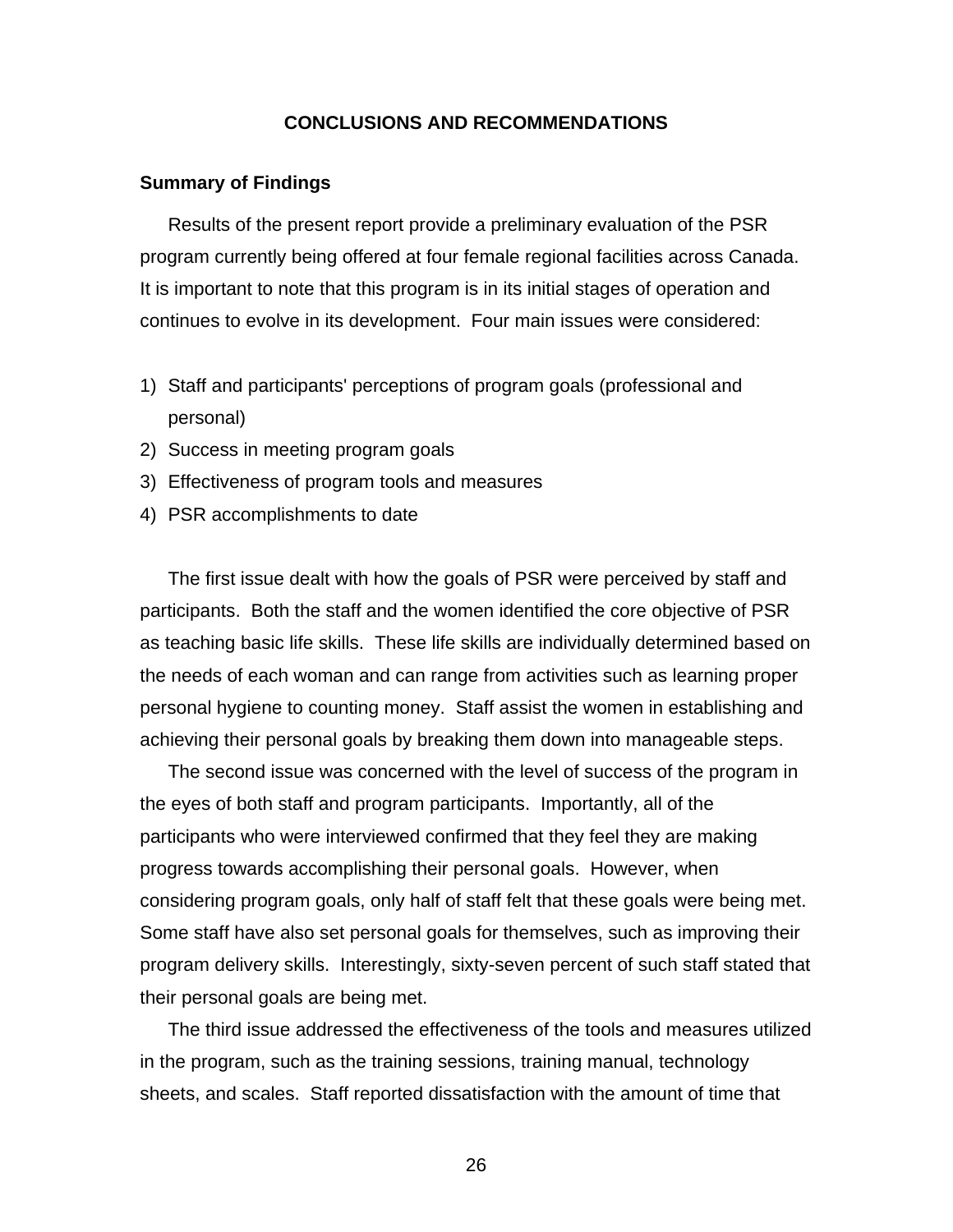<span id="page-33-0"></span>was spent on training. The general feeling was that it was rushed; several staff members expressed a desire for refresher courses. One area in particular that staff find unclear is how to assess "*readiness*" and what to do with women who are not yet "*ready*" to participate in the program. With regards to the training manual, staff remarked that the language is complicated, the French translations are inadequate, and that overall, it is not user-friendly. Similar criticisms were made about the technology sheets (the Daily Behavioural Checklist in particular) and the scales. Staff reported that the formats of the scales are confusing (i.e., the women have a hard time choosing the best response from the list of options), the language is difficult, and there are generally too many scales and technology sheets to administer. Likewise, the women find the language of the technology sheets difficult to understand.

The fourth issue considers whether the women in PSR are receiving the structure and support that the program specifies. In general, participants seem to take pleasure in the program and find the skills training sessions helpful. The women stated that they enjoy the living environment in the SLE and describe the staff as supportive and communicative. The staff, on the other hand, expressed concerns that not all of the women moving into the SLE are doing so without coercion and that there is not sufficient follow-up once the women have completed the program and moved out of the SLE. Overall, staff have mixed feelings about the effectiveness of PSR. The majority acknowledge the possibility that PSR could greatly assist the women in improving their lives, but many do not seem overly confident that it will actually succeed. The staff who were more directly involved with PSR had a more positive outlook than those who had less involvement. Finally, some staff felt that PSR participants are not given the same priority as are DBT participants and would like to see this improved upon in the future.

### **Study Limitations**

There are some limitations to the present research. First, due to the nature of this study and the population toward which it is geared, a true random sample of individuals involved in the program was not possible. Second, at the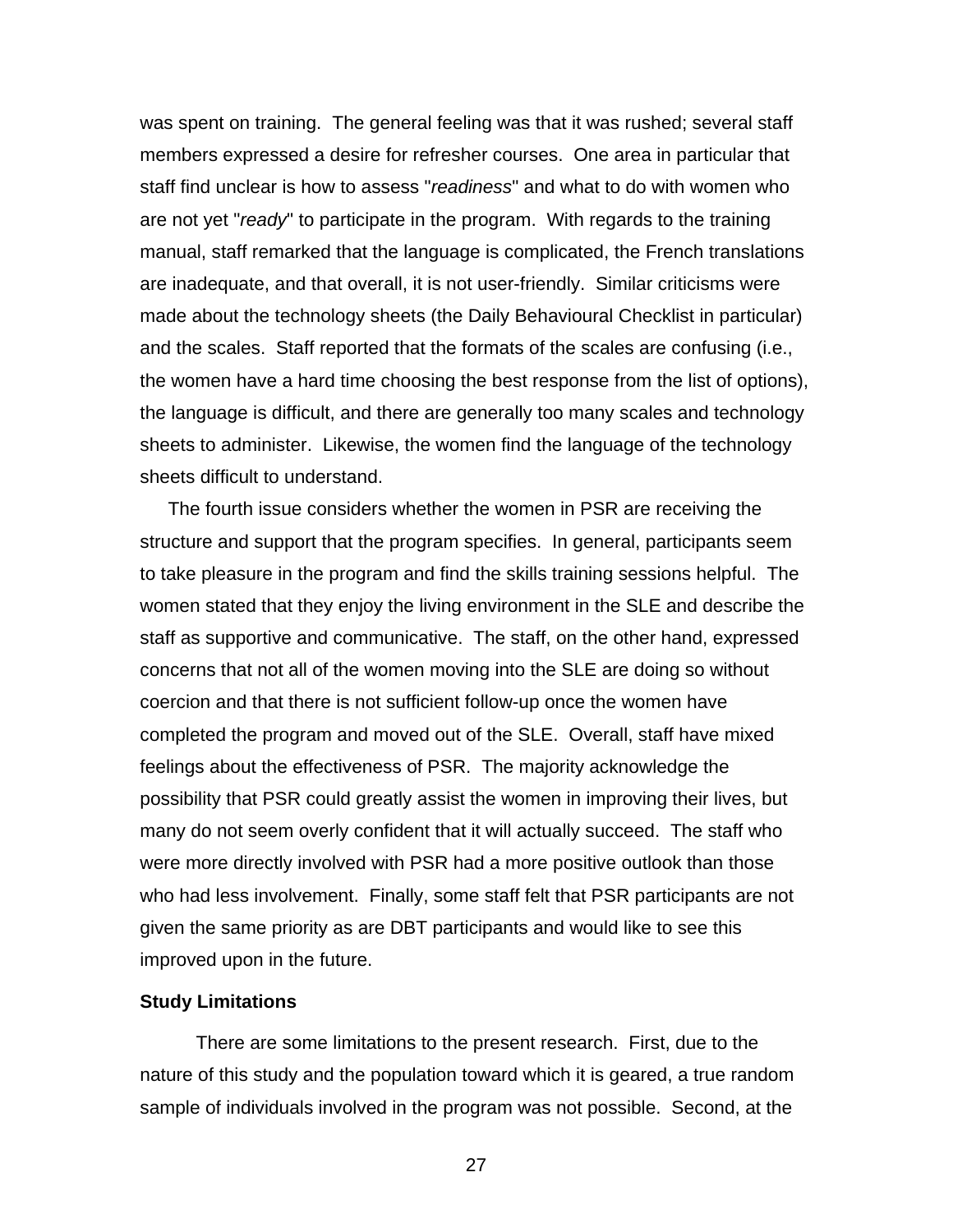<span id="page-34-0"></span>time of the interviews the number of women taking part in PSR was low; thus there were few PSR clients available to participate in an interview. In turn, there was also a limited number of staff involved in and available to speak about the program. As a result, the sample sizes of PSR participants and staff are quite small. The fact that the majority of staff in the SLE chose to be interviewed about DBT and spoke only generally about PSR may have been influenced by a lack of experience and/or low comfort level with the program, in turn potentially impacting the feedback provided regarding PSR. Furthermore, limited numbers of women participate in PSR and even fewer have completed the program. Future research should examine the reasons behind the small numbers of women enrolling in PSR programs.

Third, it is possible that some overlap between interview and survey respondents may have occurred. All staff who work in the Structured Living Environments were invited to fill out an anonymous survey regarding PSR. Due to the anonymity, comments from the surveys could not be differentiated from responses elicited in the interviews and were, therefore, coded as separate and distinct.

#### **Recommendations for Potential Program Improvement**

The following recommendations are suggested for further development of the program. First, considering the population that PSR is intended for, it appears that the complexity of the language in which the training manual and technology sheets are written is at a higher level of difficulty than may be appropriate. It is recommended that the language be made simpler and more suitable to the cognitive abilities of the participants. Moreover, it is recommended that all PSR materials be readily available and accessible in French for any French-speaking woman who requests them regardless of her geographic location (i.e., Quebec). As well, the French materials should be scrutinized to ensure proper translation of the vocabulary with special attention paid to any acronyms that are utilized.

Second, given the low number of women who are deemed "*ready*" to participate in PSR and thus a low number of staff who have been involved in the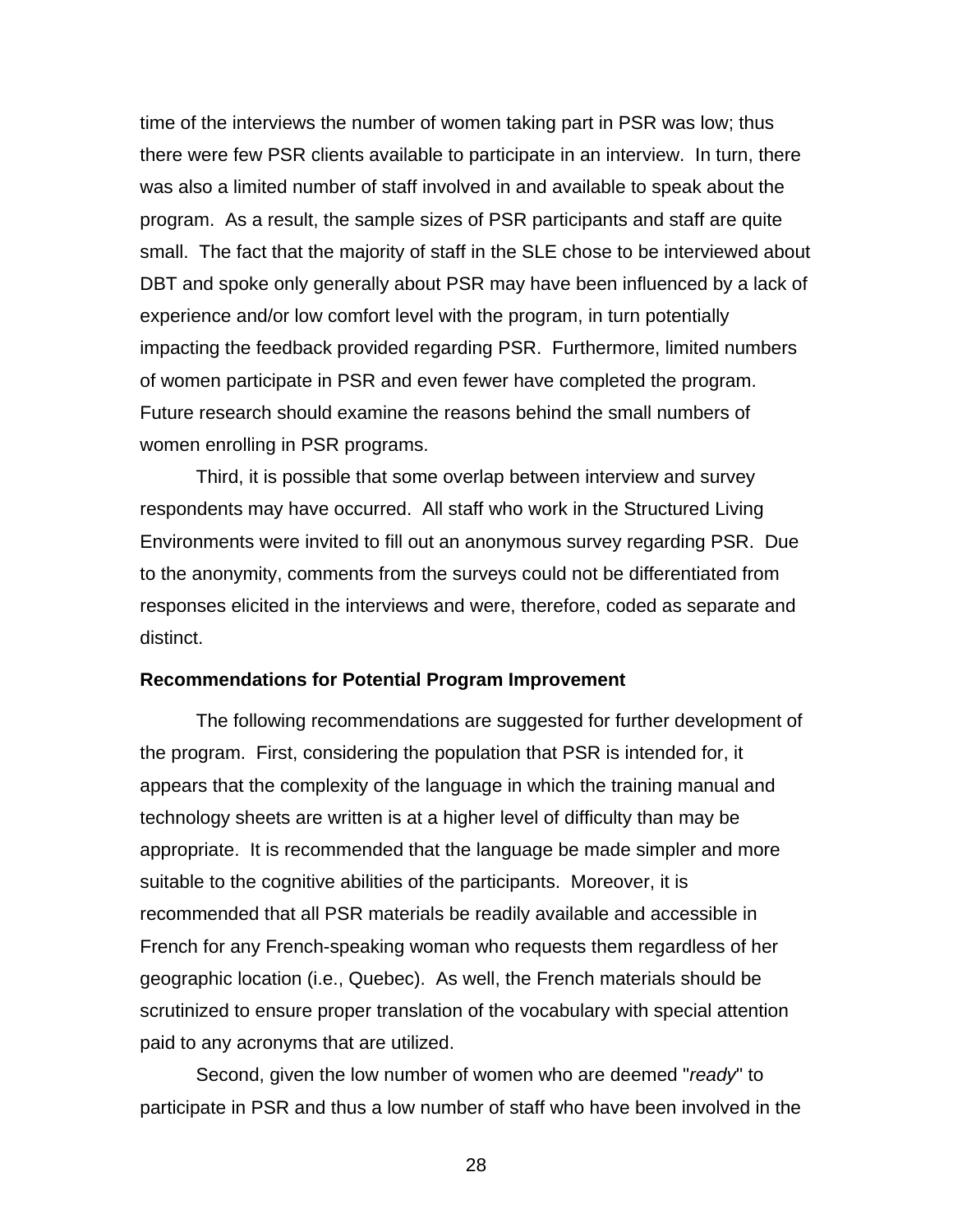program, it is recommended that formal booster-training sessions be offered to staff. Those facilities with smaller numbers of PSR clients may benefit from implementing on-going training sessions in which the staff are kept up-to-date on programming information and, in turn, feel comfortable delivering the program. This could be done via a "train the trainer" approach whereby one staff member trains new SLE employees on-site. Further, there appears to be confusion surrounding the concept of "readiness"; specifically how staff determine whether a woman is "ready" to partake in PSR and how to keep her occupied if she is not yet "ready". It is recommended that the guidelines for assessing "readiness" be clarified and that a contingency plan be created for those women in the SLE who have not yet met the program criteria.

Third, it is recommended that the current scales be re-examined. Scales that limit the options the women have to choose from and/or are stated in easier language may lessen the women's confusion and, in turn, increase the accuracy of their responses. As well, very few staff members reported having experience administering the scales. It is recommended that all staff who are involved with the program become more familiar with the different scales.

Fourth, it is recommended that the technology sheets be re-examined in order to determine if any can be combined or omitted. Staff feel that the program presently requires too many technology sheets and that some of them ask for the same information. If possible, it would be more efficient to condense the similar technology sheets; leaving more time for participants to work on program skills and less homework for staff to review.

Lastly, it is recommended that a protocol be established to allow each of the regional facilities to maintain consistent lines of communication with one another and with National Headquarters regarding successful and unsuccessful experiences with programming. One staff member suggested creating a periodical of sorts on the subject of Structured Living Environments across Canada. This would be one way of keeping people across the country informed, for example, of best practices and new techniques, exercises, and examples that facilities may want to implement. Perhaps a less costly proposal would be to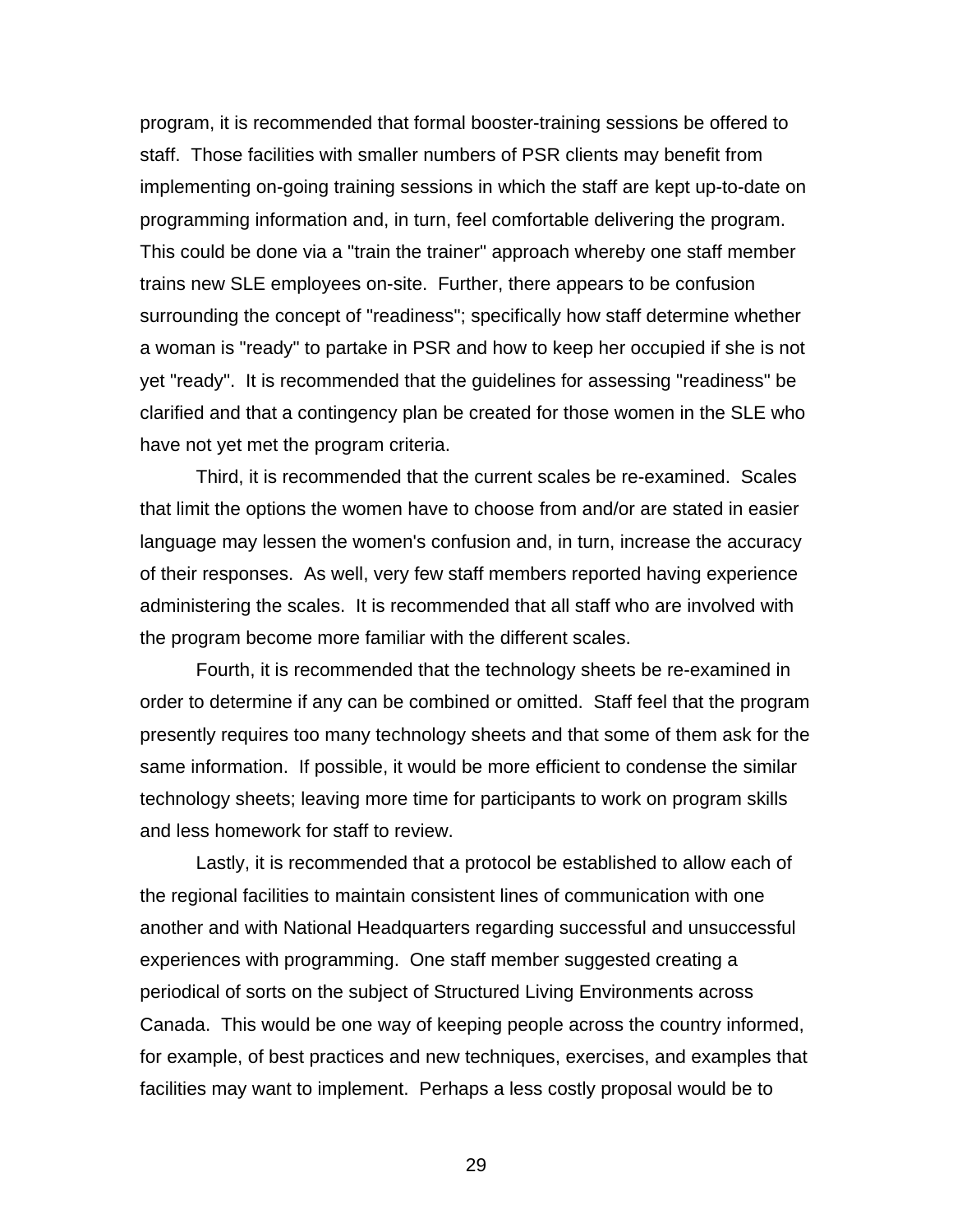create a web site where staff could logon to a virtual bulletin board to post their thoughts and suggestions on programs in the SLE and read the contributions of others.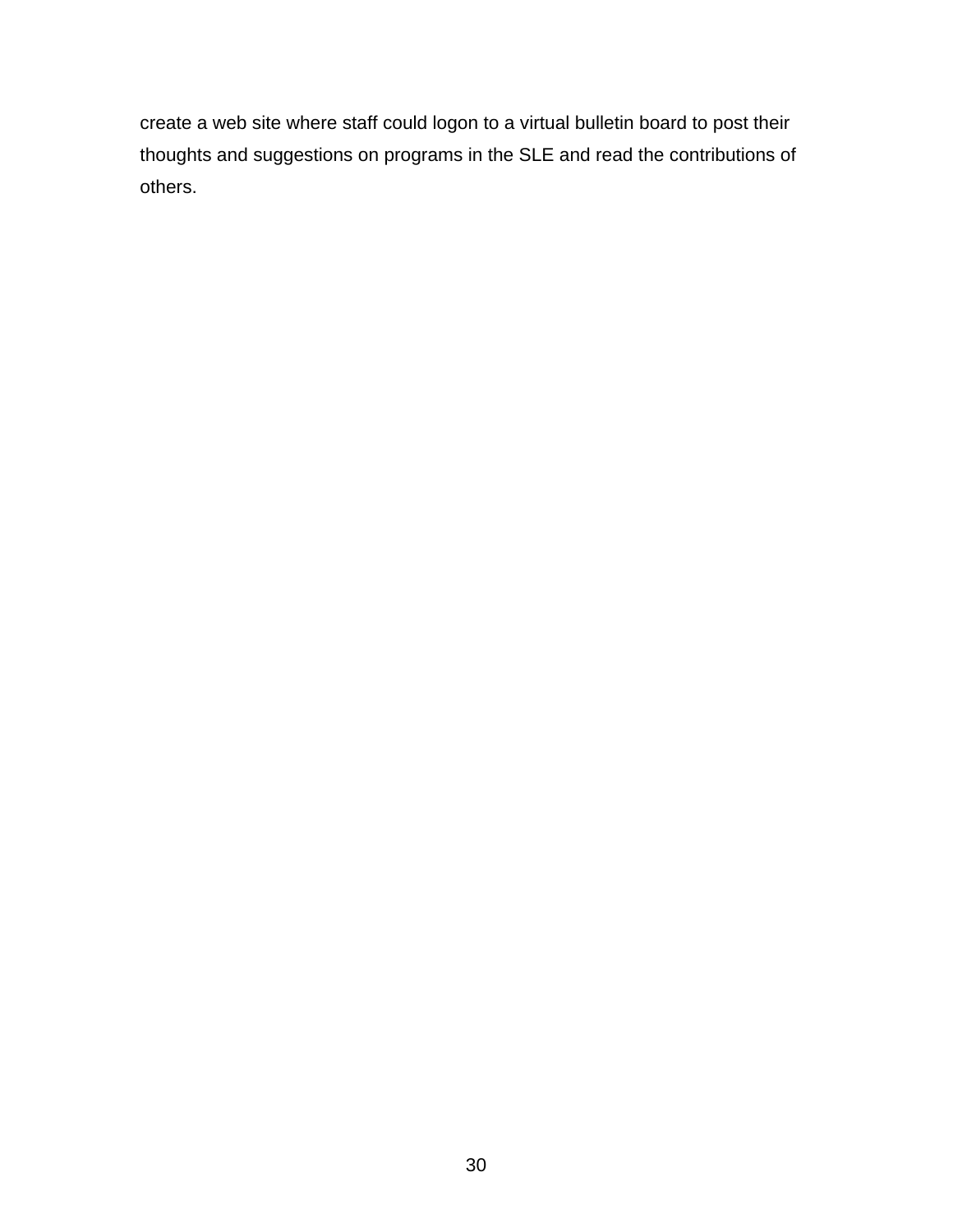### **REFERENCES**

<span id="page-37-0"></span>Blanchette, K., & Eljdupovic-Guzina, G. (1998). *Results of a Pilot Study of the Peer Support Program for Women Offenders*. Research Report # 73, Research Branch, Ottawa: Correctional Service Canada.

Blascovich, J., & Tomaka, J. (1991). Measures of self-esteem. In J. P. Robinson, P. R. Shaver, & L. S. Wrightsman (Eds*.) Measures of personality and social psychological attitudes*, *Volume* I. San Diego, CA: Academic Press.

Correctional Services Canada (2001). *Institutional Functioning Scale*. Unpublished document. Research Branch, Ottawa, ON.

Correctional Services Canada (2001b). *Inmate Quality of Life Scale*. Unpublished document. Research Branch, Ottawa, ON.

Faustman, W. & Overall, J. (1999). Brief Psychiatric Rating Scale. In Maurish, M. (Ed.). *The Use of Psychological Testing for Treatment Planning and Outcome Assessment, Second Edition*. Hillsdale, NJ: Lawrence Erlbaum Associates.

McDonagh, D., Taylor, K., & Blanchette, K. (2002). Correctional adaptation of Dialectical Behaviour Therapy (DBT) for federally sentenced women. *Forum on Corrections Research, 14*, 36-39.

Negy, C., Woods, D., & Carlson, R. (1997). The relationship between female inmates' coping and adjustment in a minimum-security prison. *Criminal Justice and Behavior, 24*, 224-233.

Richardson-Taylor, K., & Blanchette, K. (2001). *Results of an Evaluation of the Pawsitive Directions Canine Program at Nova Institution for Women*. Research Report # 108, Research Branch, Ottawa: Correctional Service Canada.

Rosenberg, M. (1965). *Society and the Adolescent Self Image.* Princeton, NJ: Princeton University Press.

Sly, A., Taylor, K., & Blanchette, K. (2003). *An Evaluation Framework for Psychosocial Rehabilitation (PSR) with Women Offenders*. Unpublished document. Ottawa, ON: Correctional Service of Canada.

Syed, F., & Blanchette, K. (2000a). *Results of an Evaluation of the Peer Support Program at Grand Valley Institution for Women*. Research Report # 86, Research Branch, Ottawa: Correctional Service Canada.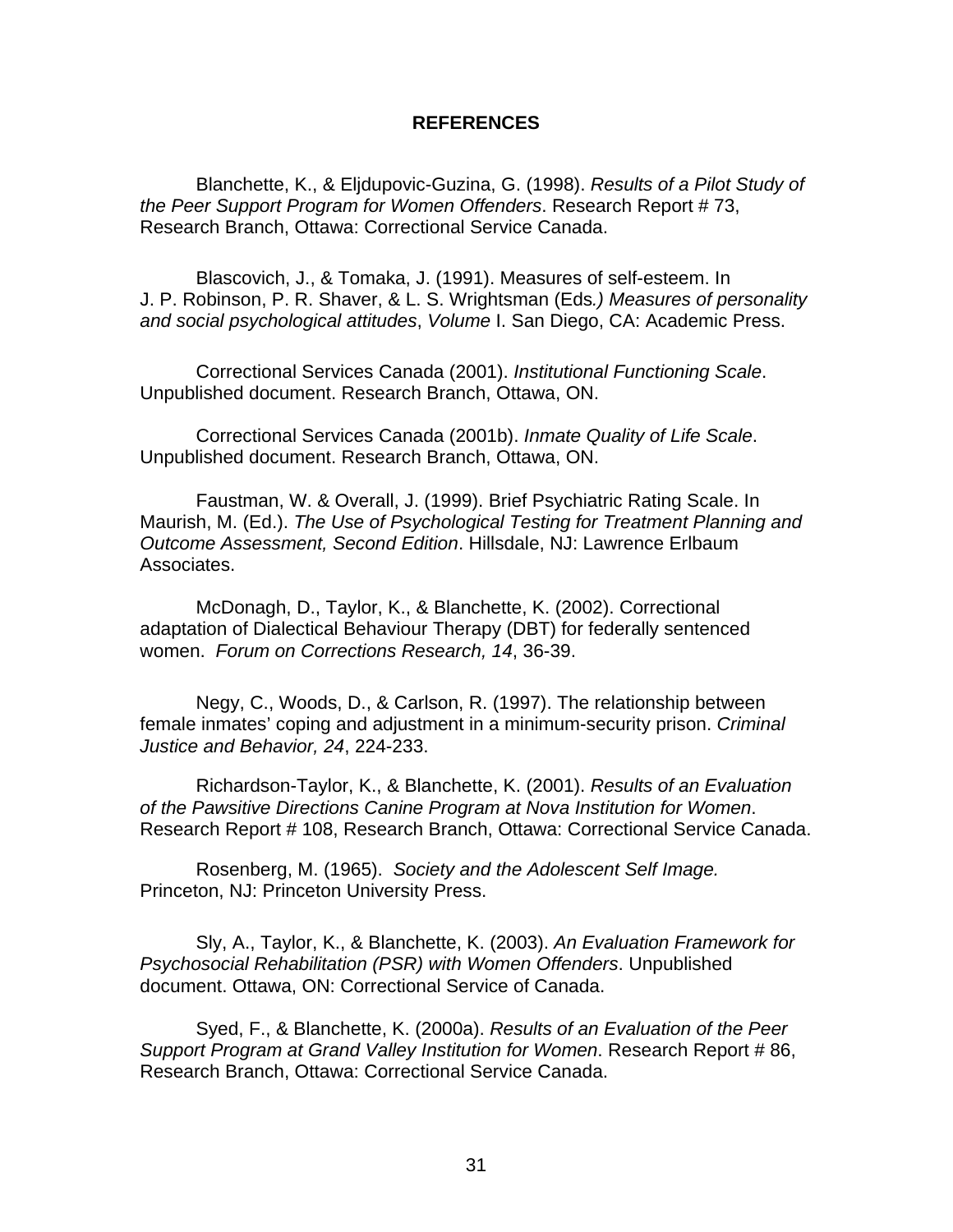Syed, F., & Blanchette, K. (2000b). *Results of an Evaluation of the Peer Support Program at Joliette Institution for Women*. Research Report # 88, Research Branch, Ottawa: Correctional Service Canada.

Task Force on Federally Sentenced Women (1990). *Report of the Task Force on Federally Sentenced Women: Creating Choices*. Ottawa, ON: Ministry of the Solicitor General.

Ventura, G., Green, M., Shaner, A., & Liberman, R. (1993). Training and Quality Assurance with the Brief Psychiatric Rating Scale: "The Drift Busters." *International Journal of Methods in Psychiatric Research, 3*, 221-244.

Warner, A. (1998). *Implementing Choices at Regional Facilities: Program Proposals for Women Offenders with Special Needs*. Ottawa, ON: Correctional Service of Canada.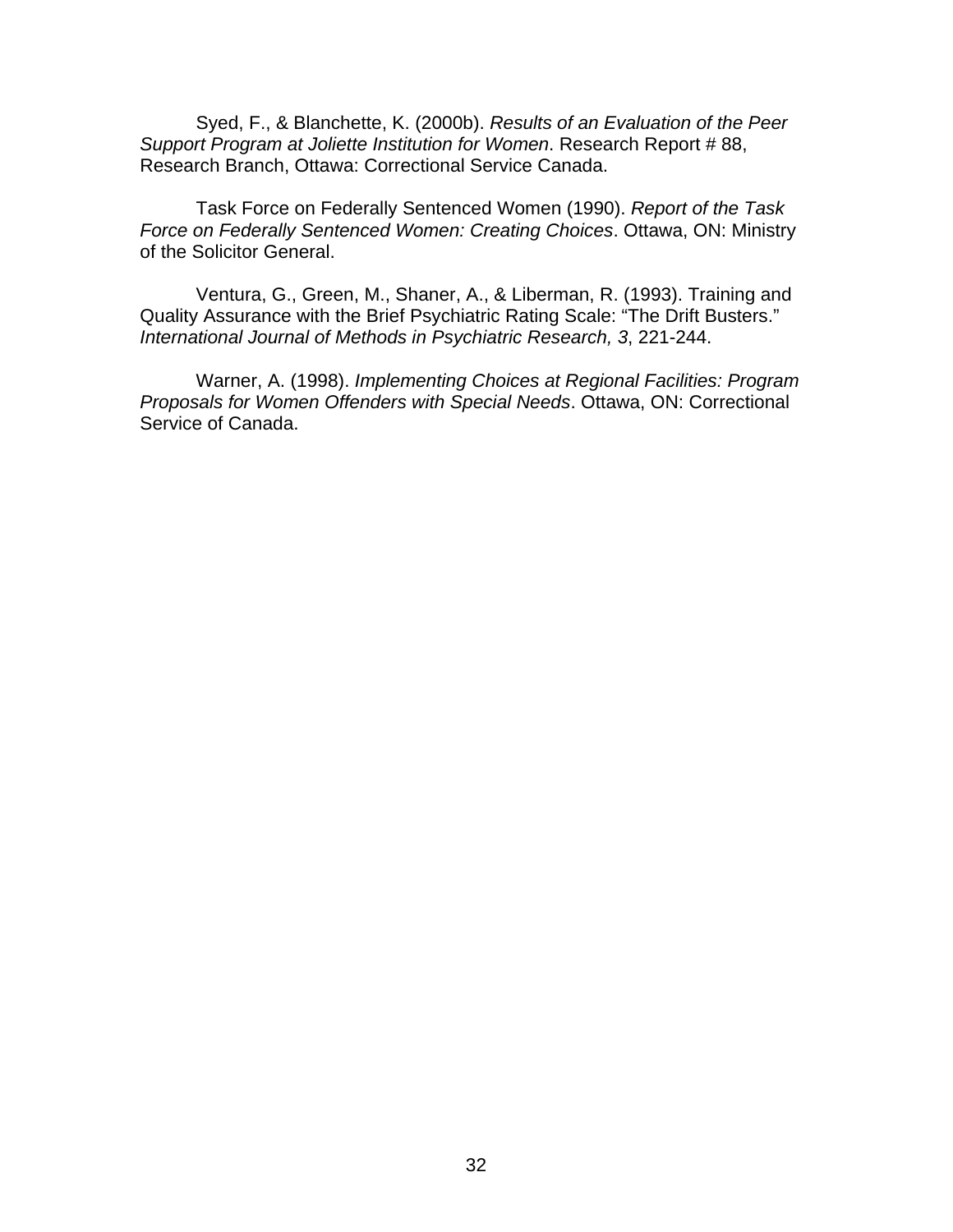# **APPENDIX A: INTERVIEW PROTOCOLS**

# <span id="page-39-0"></span>**PSR Semi-Structured Interview (Offender)**

Date: \_\_\_\_\_\_\_\_\_\_\_\_\_\_\_\_\_\_\_\_\_\_\_\_\_\_\_\_\_\_\_\_\_ Interviewer: \_\_\_\_\_\_\_\_\_\_\_\_\_\_\_\_\_\_\_\_\_\_\_\_\_\_\_ Length of Sentence: example and linear linear linear linear and linear and linear and linear linear and linear

- 1. How long have you been in the SLE?
- 2. What is your general perception of the psychosocial rehabilitation program (PSR)?
- 3. Do you understand the goals of the program? What are they?
- 4. What is your Overall Rehabilitation Goal (ORG)?
- 5. Do you feel like you are getting closer to reaching this goal? If no, why not?
- 6. Are the lessons, teaching and preparation helpful?
- 7. Is the time devoted to each of the skills you learn sufficient?
- 8. Are the critical skills you are working on well organized, clear and easily understood? If no, explain.
- 9. Do you find the "technology sheets" (sheets staff fill out when they interview you) helpful in assisting you with your progress?
- 10. At this time, have you completed any or all of the 2 self-report scales on the computer? If no, go to question 21.
- 11. In general, how did you feel about the scales you completed (re: Quality of Life Scale (QOL), Rosenberg's Self-Esteem Scale)
- 12. How satisfied are you with the availability of the program staff to have consultations/discussions with you when you need them?
- 13. Do you feel that you are in charge of your own program? Explain.
- 14. Do you feel that you are being directed to a great extent by the staff? Explain.
- 15. Is there anything you particularly like about the program?
- 16. Is there anything you particularly dislike about the program?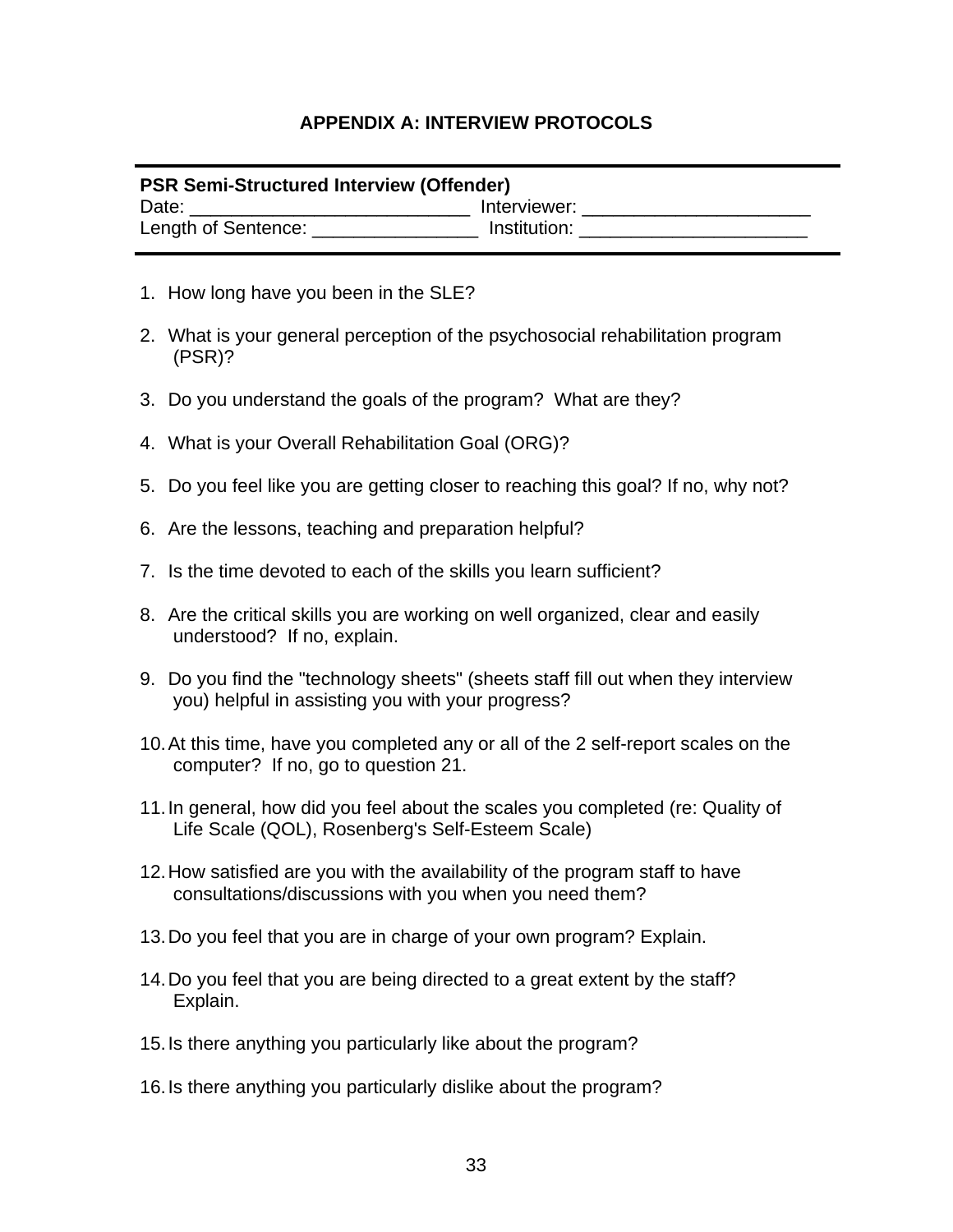17. Are there any changes to the program that you would recommend?

18. What aspects of the program work well for you?

19. What aspects of the program need improvement?

20. What aspects of the program do you most enjoy?

## **PSR Semi-Structured Interview (Staff)**

| Date:                      | Interviewer:              |
|----------------------------|---------------------------|
| Length of Service (total): | Length of Service in SLE: |
| Institution:               | Position:                 |

- 1. What is your general perception of the psychosocial rehabilitation program (PSR)?
- 2. Do you feel that the PSR program is an effective learning tool?
- 3. Do you feel that the PSR training manual is an effective training tool?
- 4. Is the time devoted to each topic in the training manual sufficient?
- 5. Is the training manual well organized and easily understood? If no, explain.
- 6. Is there anything you particularly like or dislike about program?
- 7. Are there any changes that you would recommend?
- 8. Do you understand the goals of the program? What are they?
- 9. Do you believe the goals of the program are being met (i.e., is it helping the women)? If no, explain.
- 10. Do you have personal goals for the program? If yes, explain.
- 11. Are your personal goals for the program being met? If no, explain.
- 12. How do you believe the PSR helps the women? (e.g., quality of life, life skills, transition to general population, reintegration to the community, etc.)
- 13. What aspects of the program work well for you?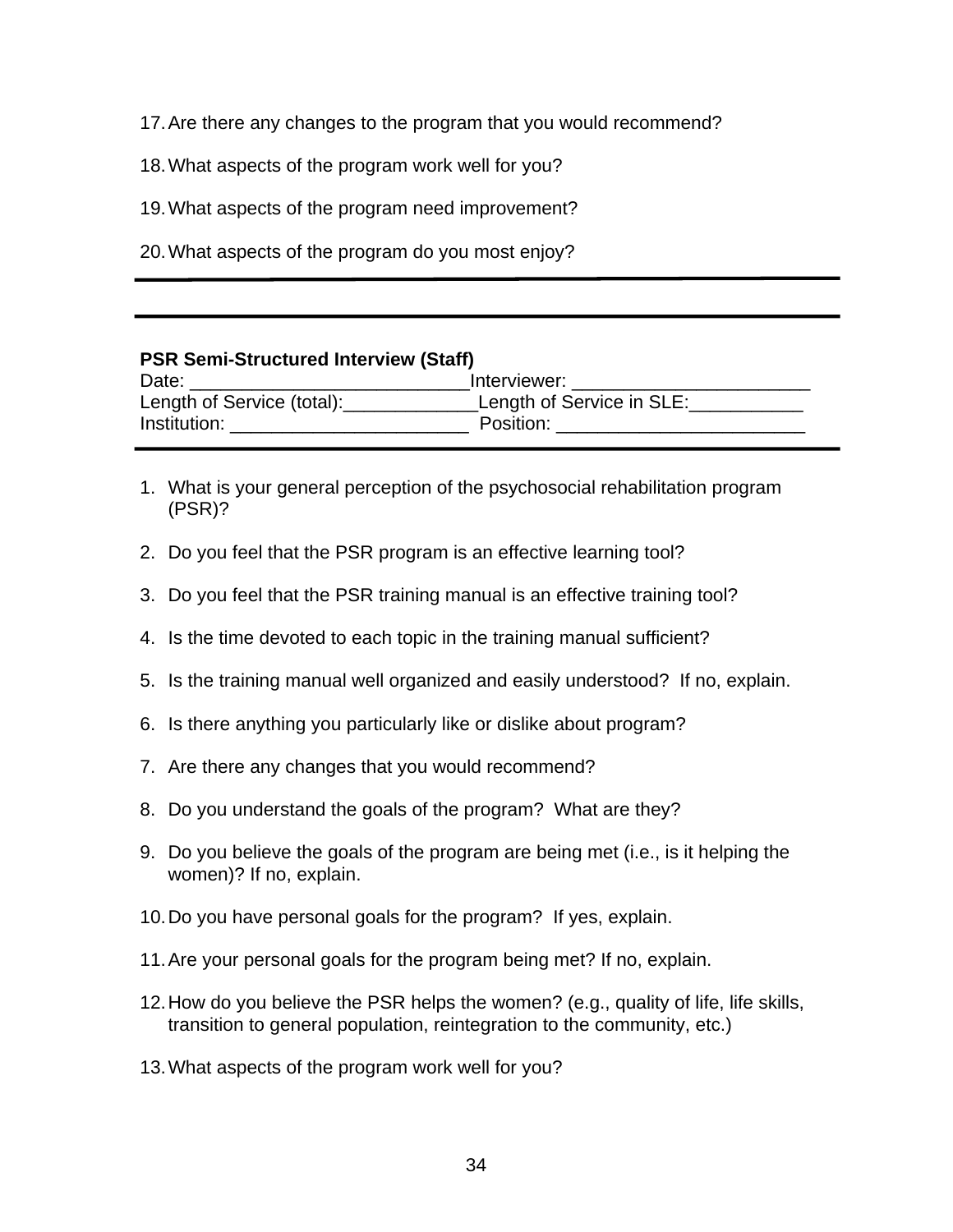- 14. What aspects of the program need improvement?
- 15. How do you find the software?
- 16. How do you find the feedback you receive (i.e., DBC)?
- 17. Could the feedback be improved?
- 18. Do you find the measurements to be effective and informative?
	- Baseline Information Form (BIF)?
	- Daily Behavioural Checklist (DBC)?
	- Brief Psychiatric Rating Scale (BPRS)?
	- Institutional Functioning Scale (IFS)?
	- Quality of Life Scale (QOL)?
	- Rosenberg's Self-Esteem Scale (SES)?

(Open ended followed by ratings on a 1-10 scale.)

19. What aspects of the program do you most enjoy?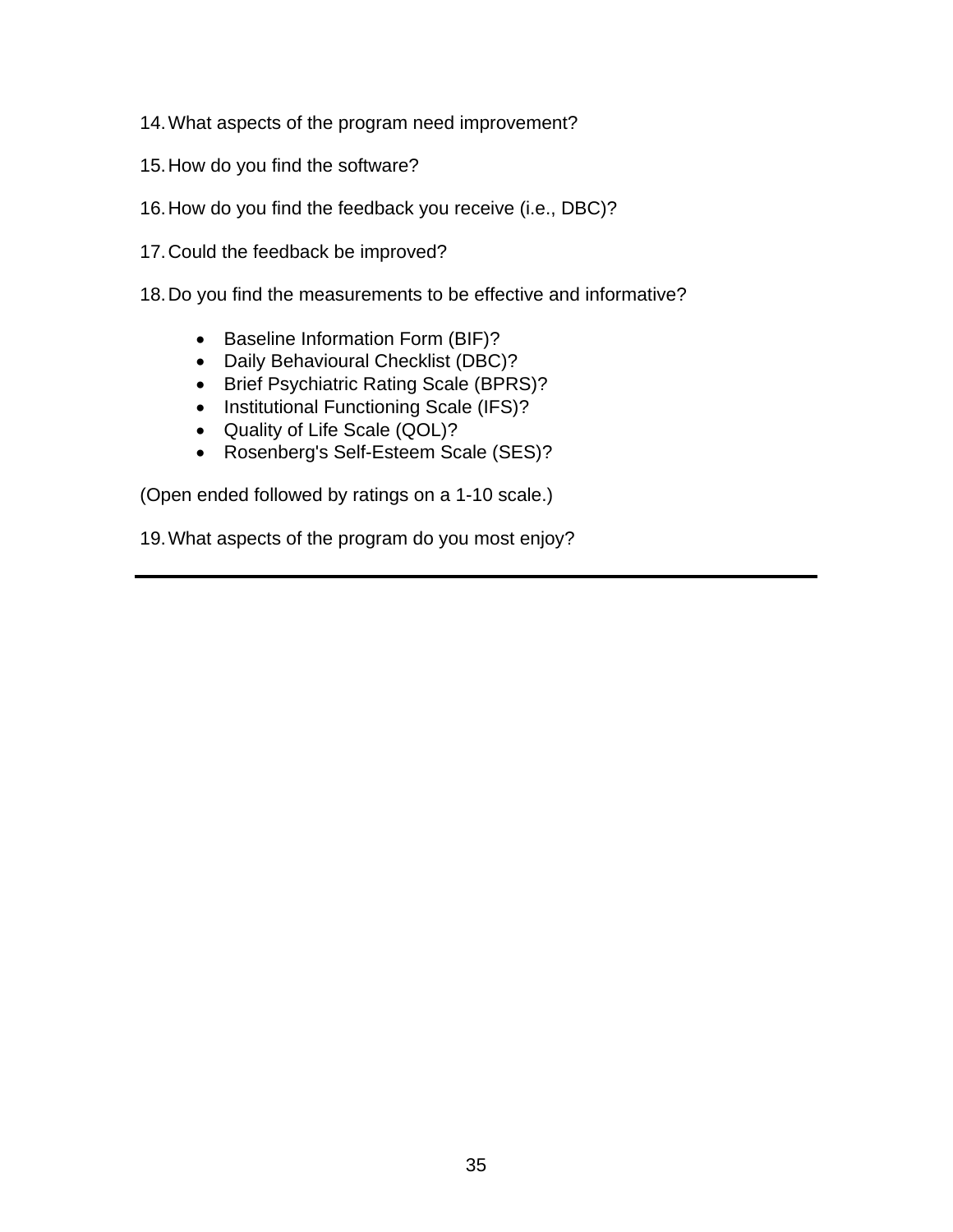## **APPENDIX B: SURVEY**

## *PSR Technology Evaluation*

<span id="page-42-0"></span>֖֚֚֚֬

*The purpose of this evaluation component is to ensure that the Psychosocial Rehabilitation Technology Sheets are effectively working for you. Your comments and feedback are critical to the program's success. This evaluation is anonymous and we thank you for your time.* 

For each of the following technology sheets please indicate with a Y (yes) or an N (no) if you consider the sheet to be 'effective', requiring 'changes', and/or requiring 'additions'. For those sheets that require changes or additions please provide specific details in the space provided below the rating scale. Please feel free to refer to your curriculum and or the technology sheets.

| <b>Technology Sheet</b>                       | <b>Effective</b> | Changes | Additions |
|-----------------------------------------------|------------------|---------|-----------|
| <b>ASSESSING READINESS</b>                    |                  |         |           |
| T1 Scale for Rating Inferring Need            |                  |         |           |
| T2 Scale Rating for Commitment to Change      |                  |         |           |
| T3 Rating for Level of Personal Interaction   |                  |         |           |
| T4a Rating for Awareness - Environmental      |                  |         |           |
| T4b Rating Scale for Awareness - Self         |                  |         |           |
| <b>SETTING A REHABILITATION GOAL</b>          |                  |         |           |
| T6 Identifying Personal Criteria - Clarifying |                  |         |           |
| Values                                        |                  |         |           |
| <b>T7 Describing Alternative Environments</b> |                  |         |           |
| T8 Choosing a Goal                            |                  |         |           |
| <b>FUNCTIONAL ASSESSMENT</b>                  |                  |         |           |
| <b>T9 Listing Critical Skills</b>             |                  |         |           |
| <b>T10 Describing Skill Use</b>               |                  |         |           |
| <b>T11 Behavioural Checklist</b>              |                  |         |           |
| <b>REHABILITATION PLANNING</b>                |                  |         |           |
| <b>T12 Rehabilitation Plan</b>                |                  |         |           |
| <b>INTERVENTION PHASE</b>                     |                  |         |           |
| T13 Programming Worksheet                     |                  |         |           |
| <b>T14 Skills Program</b>                     |                  |         |           |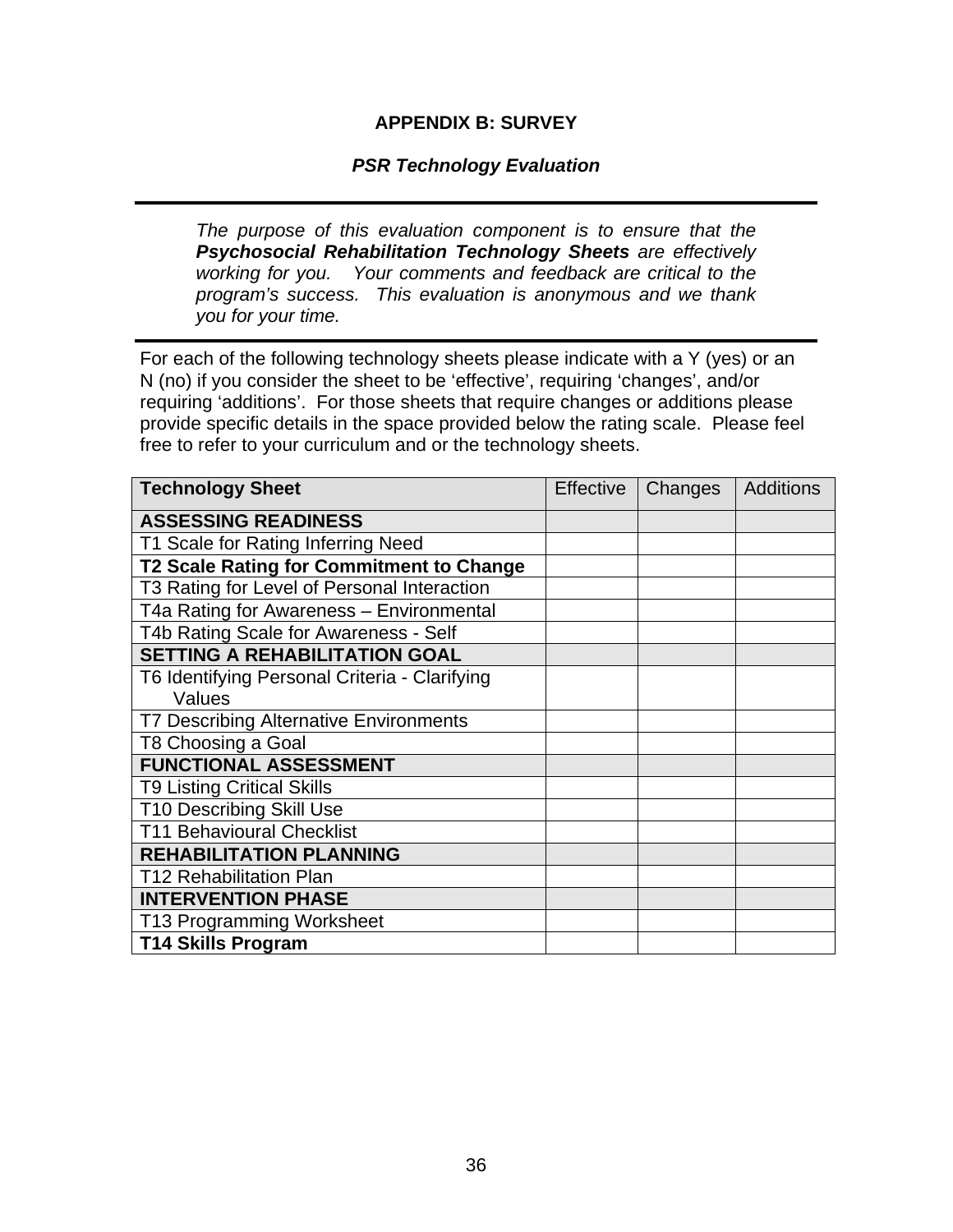# **Change or Addition Specifics:**

| Technology Sheet # ___________                                                 |  |
|--------------------------------------------------------------------------------|--|
|                                                                                |  |
|                                                                                |  |
|                                                                                |  |
|                                                                                |  |
| Technology Sheet # ___________                                                 |  |
|                                                                                |  |
|                                                                                |  |
|                                                                                |  |
|                                                                                |  |
|                                                                                |  |
| Technology Sheet # ____________                                                |  |
|                                                                                |  |
|                                                                                |  |
|                                                                                |  |
|                                                                                |  |
|                                                                                |  |
| Technology Sheet # ____________                                                |  |
|                                                                                |  |
|                                                                                |  |
|                                                                                |  |
|                                                                                |  |
| Technology Sheet # ____________                                                |  |
|                                                                                |  |
|                                                                                |  |
|                                                                                |  |
|                                                                                |  |
|                                                                                |  |
| (Please use the backs of these pages for additional technology sheet           |  |
| change/addition specifics.) Please feel free to provide additional             |  |
| concerns/comments regarding the technology sheets as a whole:                  |  |
|                                                                                |  |
|                                                                                |  |
|                                                                                |  |
| Thank you for your feedback and time, your involvement is greatly appreciated. |  |